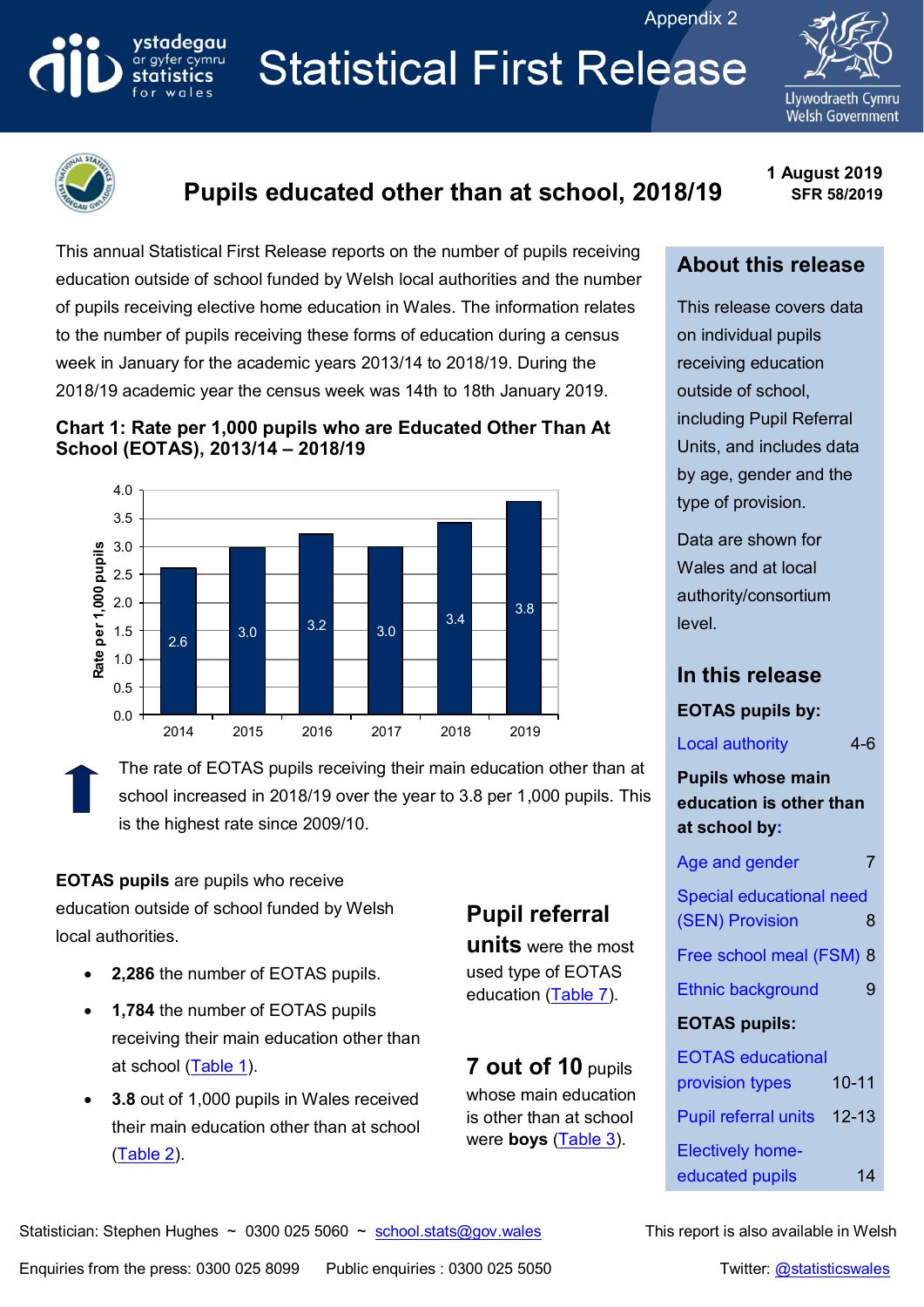| <b>Contents</b>    |                                                                                                                                                                             | Page           |
|--------------------|-----------------------------------------------------------------------------------------------------------------------------------------------------------------------------|----------------|
| Chart 1            | Rate per 1,000 pupils who are Educated Other Than At School (EOTAS), 2013/14 -<br>2018/19                                                                                   | $\mathbf{1}$   |
|                    | <b>Local authority analysis of EOTAS pupils</b>                                                                                                                             |                |
| Table 1<br>Table 2 | Number of pupils educated other than at school, by local authority, 2018/19<br>Pupils whose main education is other than at school, by local authority, 2013/14-<br>2018/19 | 4<br>6         |
|                    | EOTAS pupils whose main education is other than at school, by pupil characteristics                                                                                         |                |
| Table 3            | Pupils whose main education is other than at school, by age and gender, 2013/14-<br>2018/19                                                                                 | $\overline{7}$ |
| Table 4            | Pupils whose main education is other than at school, by special educational need<br>(SEN) provision, 2013/14-2018/19                                                        | 8              |
| Table 5            | Pupils whose main education is other than at school, by free school meal (FSM)<br>entitlement, 2013/14-2018/19                                                              | 8              |
| Table 6            | Pupils whose main education is other than at school, by ethnic background, 2013/14-<br>2018/19                                                                              | 9              |
|                    | <b>Educational provisions given to EOTAS pupils</b>                                                                                                                         |                |
| Table 7            | Pupils whose main education is other than at school, by educational provision,<br>2018/19                                                                                   | 10             |
| Chart 2            | Number of pupil enrolments, by educational provision, 2018/19                                                                                                               | 11             |
| Chart 3            | Percentage of pupil enrolments, by educational provision, 2013/14-2018/19<br>Number of pupils attending pupil referral units                                                | 11             |
| Table 8            | Number of pupils attending Pupil Referral Units in Wales, by age, 2018/19                                                                                                   | 12             |
| Table 9            | Number of pupils attending Pupil Referral Units in Wales, by local authority, 2018/19                                                                                       | 13             |
|                    | Pupils electively educated at home                                                                                                                                          |                |
| Table 10           | Number of pupils of compulsory school age electively educated at home, by local<br>authority, 2013/14-2018/19                                                               | 14             |
|                    | <b>Additional information</b>                                                                                                                                               |                |
|                    | <b>Notes</b>                                                                                                                                                                | 15             |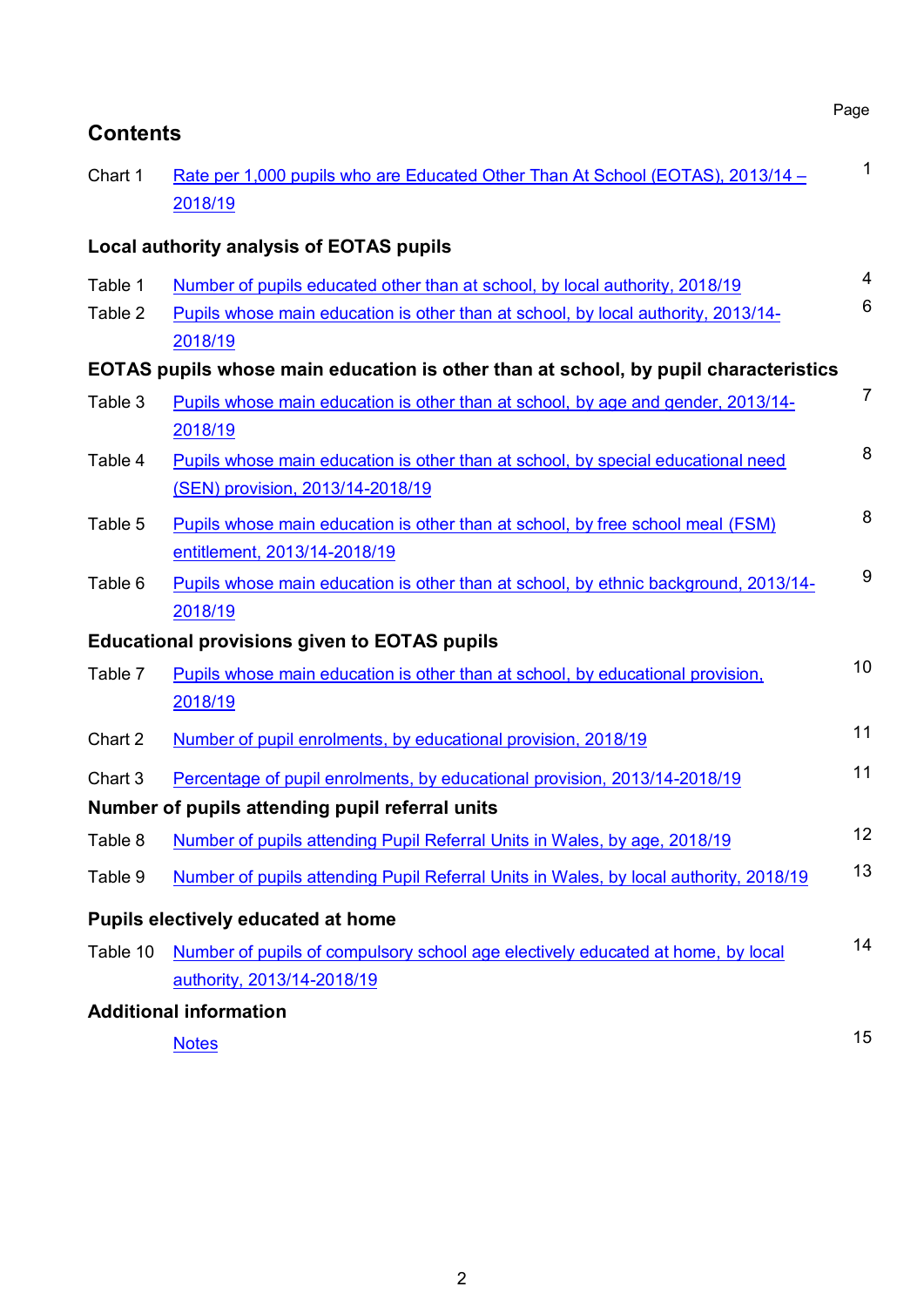## **Introduction**

The EOTAS Census covers pupils who are placed by Local Authorities (LAs) in Pupil Referral Units (PRUs) or other forms of alternative provision referred to as 'Educated Other Than At School (EOTAS)'. It is equivalent of the Pupil Level Annual School Census (PLASC) for children educated other than at school.

The overriding criterion for inclusion in the EOTAS census is that it is for pupils for whom a Welsh LA has a financial responsibility and if not included in this census collection would not be picked up via PLASC. However, some pupils may legitimately be included in the EOTAS census and also on a school PLASC (for maintained primary, secondary and special schools).

The collection focuses on children receiving education funded by the LA other than at school as defined in Section 19(1) of the Education Act 1996 i.e. those children of compulsory school age who, by reason of illness, exclusion or otherwise may not for any period receive suitable education.

## **Pupil Referral Units (PRUs)**

Section 19 (1) of the Education Act 1996 requires LAs to make arrangements for the provision of suitable education at schools or otherwise for children of compulsory school age who, for whatever reason of illness, exclusion from school or otherwise, may not for any period receive suitable education unless suitable arrangements are made for them. Section 19 (2) states that any school established to provide education for such children and which is not a county [community] or special school, shall be known as a "Pupil Referral Unit".

## **Category of provision**

The pupil will either be placed in a PRU or another form of EOTAS provision. The categories are:

- Pupil Referral Unit
- Further education college
- Maintained primary, middle, secondary or special school
- Non-maintained special school
- Individual tuition and tuition at pupils' homes or at hospital
- Youth Gateway
- Work related education
- Training providers
- Voluntary organisations
- Brought in private sector provision
- Independent schools
- Pupil attending provision not maintained by the authority, or outside of the authority, for which the authority pays fees
- Awaiting provision or not currently in provision
- **Other**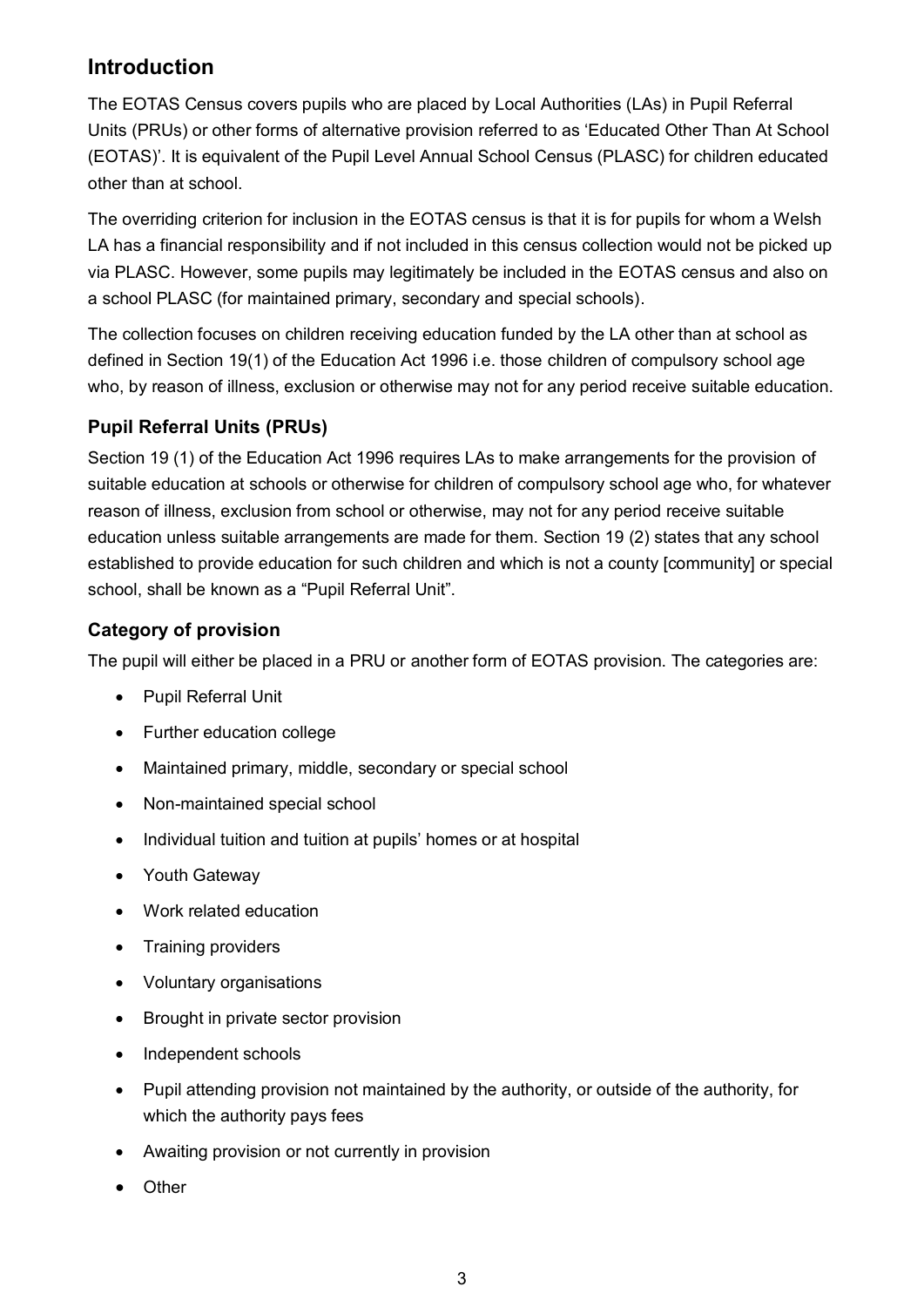| Table 1: Number of pupils educated other than at school, by local authority, 2018/19 |  |  |  |
|--------------------------------------------------------------------------------------|--|--|--|
|                                                                                      |  |  |  |

|                       |                                           | EOTAS pupils w hose main education is outside of school and w ho |         | EOTAS pupils w ho                                                  |                                            |  |  |
|-----------------------|-------------------------------------------|------------------------------------------------------------------|---------|--------------------------------------------------------------------|--------------------------------------------|--|--|
| Local Authority       | are not on roll at a<br>maintained school | have subsidiary<br>enrolment status at<br>a maintained school    | Total   | have main or current<br>enrolment status at<br>a maintained school | All pupils<br>receiving EOTAS<br>provision |  |  |
| Isle of Anglesey      | 13                                        | 0                                                                | 13      | 0                                                                  | 13                                         |  |  |
| Gw ynedd              | 40                                        | 0                                                                | 40      | 0                                                                  | 40                                         |  |  |
| Conw y                | 72                                        | 0                                                                | 72      | 0                                                                  | 72                                         |  |  |
| Denbighshire          | 87                                        | 0                                                                | 87      | 58                                                                 | 145                                        |  |  |
| <b>Flintshire</b>     | 80                                        | 41                                                               | 121     | 6                                                                  | 127                                        |  |  |
| Wrexham               | 17                                        | 45                                                               | 62      |                                                                    |                                            |  |  |
| Pow ys                | 53                                        | 6                                                                | 59      |                                                                    |                                            |  |  |
| Ceredigion            | $\star$                                   | $\star$                                                          | 13      | 12                                                                 | 25                                         |  |  |
| Pembrokeshire         | 14                                        | 109                                                              | 123     | 13                                                                 | 136                                        |  |  |
| Carmarthenshire       | 6                                         | 66                                                               | 72      | 25                                                                 | 97                                         |  |  |
| Sw ansea              | 59                                        | 93                                                               | 152     | 22                                                                 | 174                                        |  |  |
| Neath Port Talbot     | $\star$                                   | $\star$                                                          | 45      | $\star$                                                            | $\star$                                    |  |  |
| <b>Bridgend</b>       | $\mathbf 0$                               | 69                                                               | 69      | 10                                                                 | 79                                         |  |  |
| The Vale of Glamorgan | 37                                        | 77                                                               | 114     | 23                                                                 | 137                                        |  |  |
| Rhondda Cynon Taf     | 71                                        | 122                                                              | 193     | 14                                                                 | 207                                        |  |  |
| Merthyr Tydfil        | 8                                         | 65                                                               | 73      | 25                                                                 | 98                                         |  |  |
| Caerphilly            | 83                                        | 30                                                               | 113     | 128                                                                | 241                                        |  |  |
| Blaenau Gw ent        | $\star$                                   | 0                                                                | $\star$ | 0                                                                  | $\star$                                    |  |  |
| Torfaen               |                                           | 0                                                                | $\star$ | 19                                                                 | $\star$                                    |  |  |
| Monmouthshire         |                                           |                                                                  | 14      | 7                                                                  | 21                                         |  |  |
| New port              | 88                                        | 16                                                               | 104     | 49                                                                 | 153                                        |  |  |
| Cardiff               | 215                                       | 10                                                               | 225     | 86                                                                 | 311                                        |  |  |
| Wales:                |                                           |                                                                  |         |                                                                    |                                            |  |  |
| 2018/19               | 1,027                                     | 757                                                              | 1,784   | 502                                                                | 2,286                                      |  |  |
| 2017/18               | 1,008                                     | 601                                                              | 1,609   | 579                                                                | 2,188                                      |  |  |
| 2016/17               | 892                                       | 510                                                              | 1,402   | 570                                                                | 1,972                                      |  |  |
| 2015/16               | 909                                       | 603                                                              | 1,512   | 602                                                                | 2,114                                      |  |  |
| 2014/15               | 909                                       | 478                                                              | 1,387   | 770                                                                | 2,157                                      |  |  |
| 2013/14               | 958                                       | 267                                                              | 1,225   | 1,142                                                              | 2,367                                      |  |  |

Sources: EOTAS Pupil Census, Welsh Government Pupil Level Annual School Census, Welsh Government

## **Key points for 2018/19**

**2,286** the number of EOTAS pupils, down 3% since 2013/14.

**1,784** the number of EOTAS pupils receiving their main education other than at school, up 46% since 2013/14.

**78%** the percentage of EOTAS pupils receiving their main education other than at school, up from 52% in 2013/14.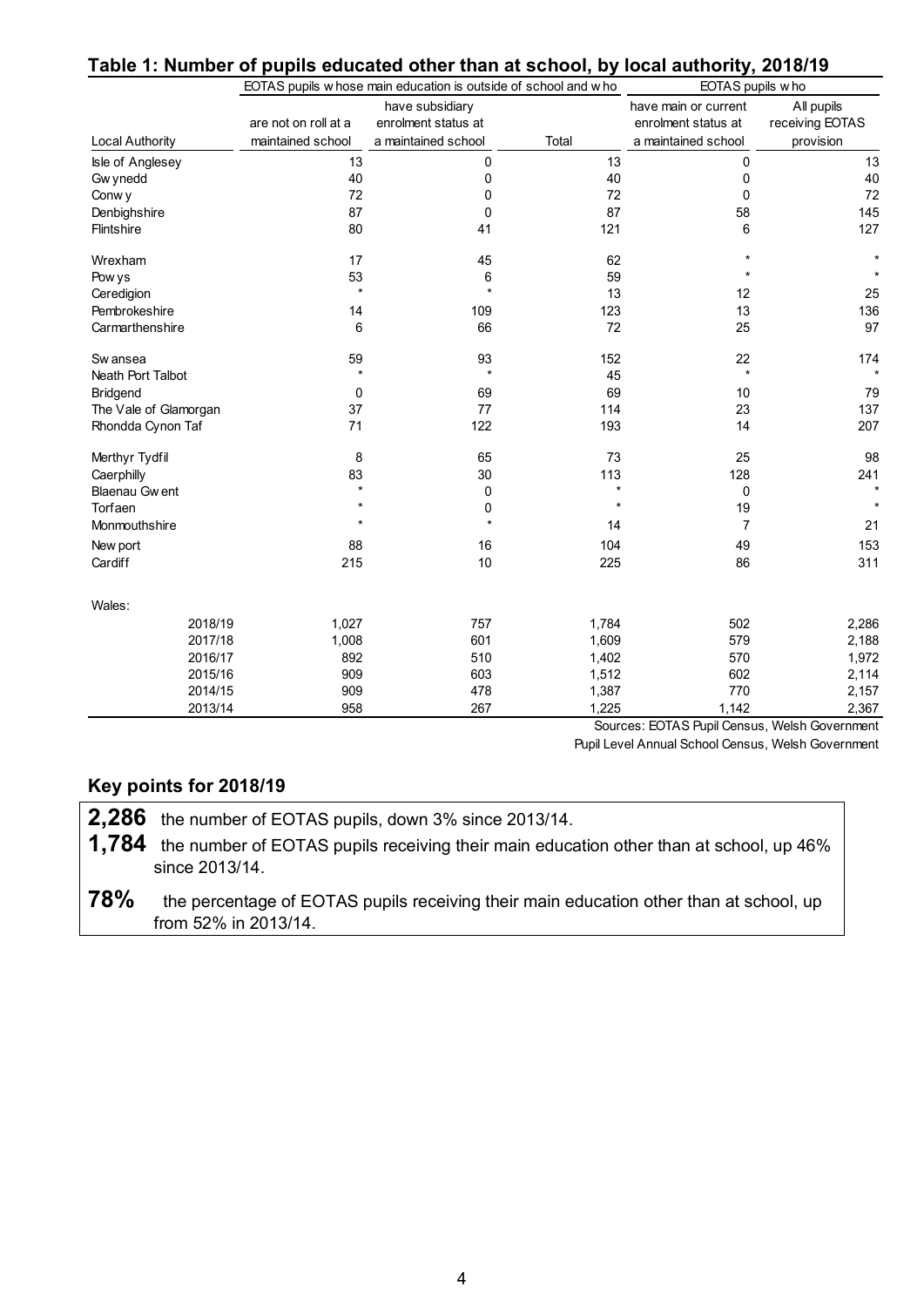- In 2018/19, 2,286 pupils were reported to be receiving education other than at school funded by their local authority during the census week (14th to 18th January 2019). In this statistical release such pupils will be referred to as 'EOTAS pupils'.
- Not all EOTAS pupils receive their education solely outside of the maintained school environment. In fact, many of them are still on roll at maintained schools. Of the 2,286 EOTAS pupils:
	- 1,027 EOTAS pupils were not on roll at a maintained school in the January 2019 Pupil-Level Annual School Census (PLASC), so they only received education 'other than at school';
	- 757 EOTAS pupils had 'subsidiary' enrolment status in maintained schools in the January 2019 PLASC, meaning that their main education was 'other than at school'; and;
	- 502 EOTAS pupils had 'main' or 'current' enrolment status in maintained schools in the January 2019 PLASC, which means that their main education was in a maintained school.
- This breakdown can be seen in the following diagram. The circle on the left represents the EOTAS pupils who were on roll at a maintained school, while the circle on the right shows the EOTAS pupils whose main education was other than at school. The section where the circles overlap shows the number of EOTAS pupils whose main education was other than at school and had 'subsidiary' enrolment status in a maintained school.



 Since pupils with 'main' or 'current' enrolment status in the January 2019 PLASC are included in the Schools' Census publication, the main focus of this statistical release will be on the EOTAS pupils whose main education is other than at school – the 1,784 pupils represented by the circle on the right.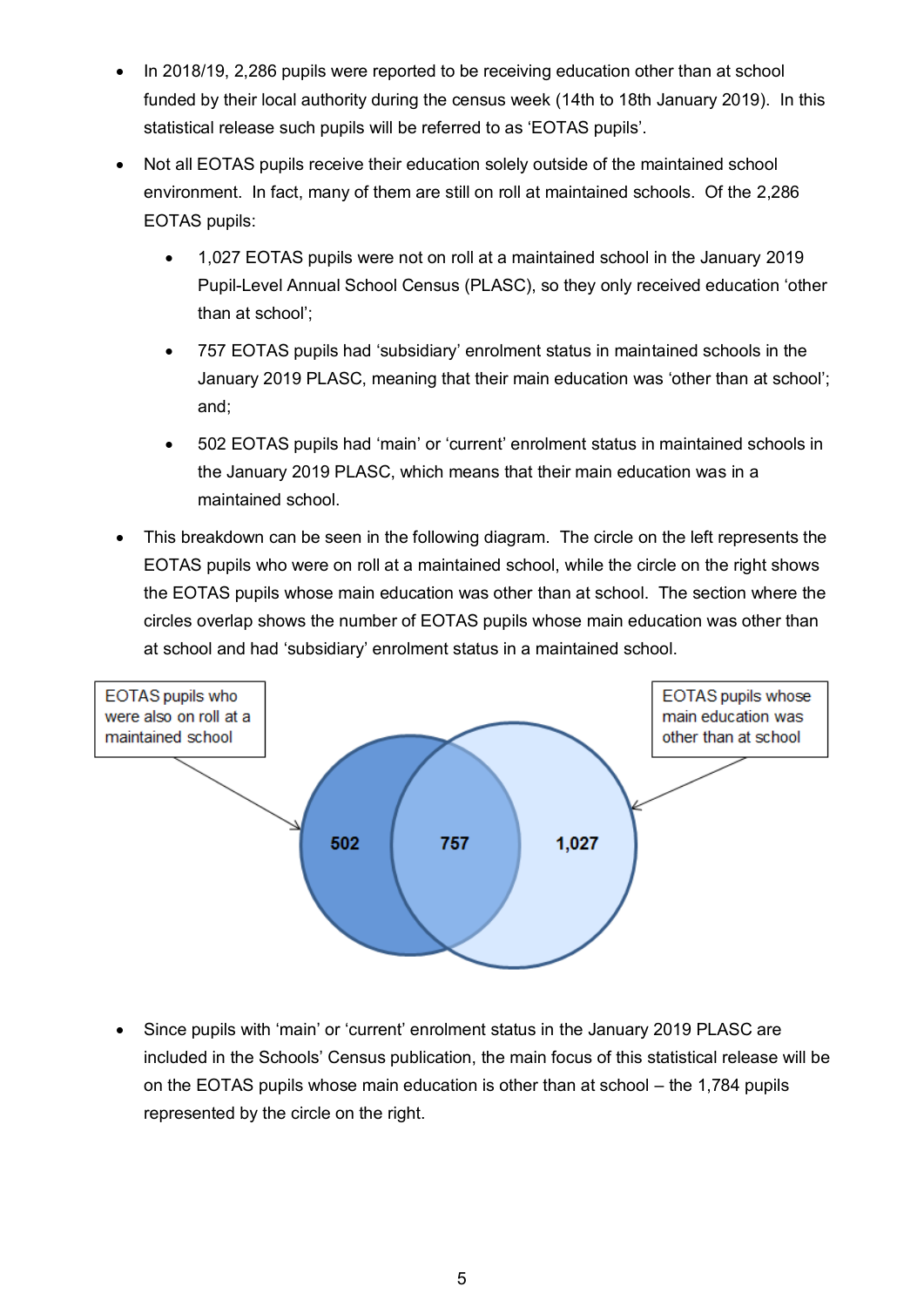|                          |          |       | Number  |       |         |         |                                                                        |     | Rate (a)                                   |         |                                |                 |
|--------------------------|----------|-------|---------|-------|---------|---------|------------------------------------------------------------------------|-----|--------------------------------------------|---------|--------------------------------|-----------------|
|                          |          |       |         |       |         |         | 2013/14 2014/15 2015/162016/17 2017/18 2018/19 2013/14 2014/15 2015/16 |     |                                            | 2016/17 |                                | 2017/18 2018/19 |
| Isle of Anglesey         | 23       | 23    | 20      | 40    | 29      | 13      | 2.4                                                                    | 2.4 | 2.1                                        | 4.1     | 3.0                            | 1.3             |
| Gw ynedd                 | 31       | 29    | 69      | 38    | 33      | 40      | 1.8                                                                    | 1.7 | 4.0                                        | 2.2     | 1.9                            | 2.4             |
| Conw y                   | 75       | 70    | 55      | 63    | 64      | 72      | 4.7                                                                    | 4.4 | 3.4                                        | 4.0     | 4.0                            | 4.5             |
| Denbighshire             | 66       | 45    | 62      | 75    | 98      | 87      | 4.2                                                                    | 2.8 | 3.9                                        | 4.8     | 6.2                            | 5.5             |
| <b>Flintshire</b>        | 137      | 145   | 119     | 95    | 111     | 121     | 5.7                                                                    | 6.1 | 5.0                                        | 4.0     | 4.7                            | 5.2             |
| Wrexham                  | 59       | 47    | 41      | 36    | 56      | 62      | 3.0                                                                    | 2.4 | 2.1                                        | 1.8     | 2.9                            | 3.2             |
| Pow ys                   | 59       | 58    | 59      | 52    | 62      | 59      | 3.2                                                                    | 3.2 | 3.3                                        | 2.9     | 3.6                            | 3.4             |
| Ceredigion               | 16       | 15    | 31      | 15    | $\star$ | $\star$ | 1.7                                                                    | 1.6 | 3.2                                        | 1.6     | $\star$                        | $\star$         |
| Pembrokeshire            | 8        | 10    | 18      | 30    | 33      | 123     | 0.4                                                                    | 0.6 | 1.0                                        | 1.7     | 1.9                            | 7.1             |
| Carmarthenshire          | 30       | 50    | 72      | 59    | 68      | 72      | 1.1                                                                    | 1.8 | 2.6                                        | 2.2     | 2.5                            | 2.6             |
| Sw ansea                 | 128      | 178   | 168     | 140   | 169     | 152     | 3.6                                                                    | 5.0 | 4.7                                        | 3.9     | 4.7                            | 4.2             |
| <b>Neath Port Talbot</b> | 92       | 80    | 76      | 56    | 42      | 45      | 4.4                                                                    | 3.9 | 3.6                                        | 2.7     | 2.0                            | 2.1             |
| Bridgend                 | 29       | 39    | 45      | 30    | 51      | 69      | 1.3                                                                    | 1.7 | 2.0                                        | 1.3     | 2.2                            | 3.0             |
| The Vale of Glamorgan    | 96       | 80    | 108     | 103   | 116     | 114     | 4.4                                                                    | 3.6 | 4.8                                        | 4.6     | 5.1                            | 5.0             |
| Rhondda Cynon Taf        | 87       | 102   | 160     | 149   | 176     | 193     | 2.2                                                                    | 2.6 | 4.1                                        | 3.8     | 4.5                            | 5.0             |
| Merthyr Tydfil           | $\Omega$ | 3     | 40      | 29    | 48      | 73      | 0.0                                                                    | 0.3 | 4.6                                        | 3.3     | 5.4                            | 8.0             |
| Caerphilly               | 16       | 142   | 70      | 30    | 59      | 113     | 0.6                                                                    | 4.9 | 2.4                                        | 1.1     | 2.1                            | $4.0$           |
| <b>Blaenau Gwent</b>     | 43       | 33    | 43      | 57    | $\star$ | $\star$ | 4.5                                                                    | 3.5 | 4.6                                        | 6.1     | $\star$                        | $\star$         |
| Torfaen                  | 20       | 26    | 24      | 14    | 40      | 17      | 1.3                                                                    | 1.7 | 1.6                                        | 0.9     | 2.7                            | 1.1             |
| Monmouthshire            | 6        | 5     | $\star$ | 12    | 22      | 14      | 0.5                                                                    | 0.4 | $\star$                                    | 1.0     | 1.9                            | 1.2             |
| New port                 | 67       | 68    | 87      | 96    | 88      | 104     | 2.7                                                                    | 2.7 | 3.4                                        | 3.8     | 3.4                            | 3.9             |
| Cardiff                  | 137      | 139   | 133     | 183   | 227     | 225     | 2.6                                                                    | 2.6 | 2.5                                        | 3.4     | 4.1                            | 4.1             |
| Wales                    | 1,225    | 1,387 | 1,512   | 1,402 | 1,609   | 1,784   | 2.6<br>$\sim$                                                          | 3.0 | 3.2<br>$T\Omega T A \Omega R \sim 10^{-4}$ | 3.0     | 3.4<br>$101 - 1 - 1$<br>$\sim$ | 3.8             |

## <span id="page-5-0"></span>**Table 2: Pupils whose main education is other than at school, by local authority, 2013/14-2018/19 (a)**

Sources: EOTAS Pupil Census, Welsh Government School Census, Welsh Government

(a) Rate per 1,000 pupils. Full- and part-time pupils in maintained nursery, primary, secondary and special schools and pupils w hose main education is other than at school as in the January School Census and EOTAS Pupil Census.

## **Key points in 2018/19**

**3.8** out of every 1,000 pupils received their main education other than at school.

The rate of pupils whose main education is other than at school increased during 2018/19.

 $\bigtriangleup$  Merthyr Tydfil had the highest rate of pupils whose main education is other than at school.

- In 2018/19, 3.8 out of every 1,000 pupils in Wales received their main education other than at school, which is up from 3.4 out of every 1,000 in 2017/18 and 2.6 out of every 1,000 in 2013/14.
- **Cardiff**, **Rhondda Cynon Taf** and **Swansea** had the highest numbers of EOTAS pupils in 2018/19, but **Merthyr Tydfil** had the highest rate of EOTAS pupils in 2018/19 at 8.0 per 1,000 pupils.
- **Pembrokeshire** had a rate of 7.1 per 1,000 pupils, up from 1.9 in 2017/18. This is due to an increase in the number of pupils being recorded as subsidiary enrolment at a maintained school, as opposed to being recorded as main or current enrolment status.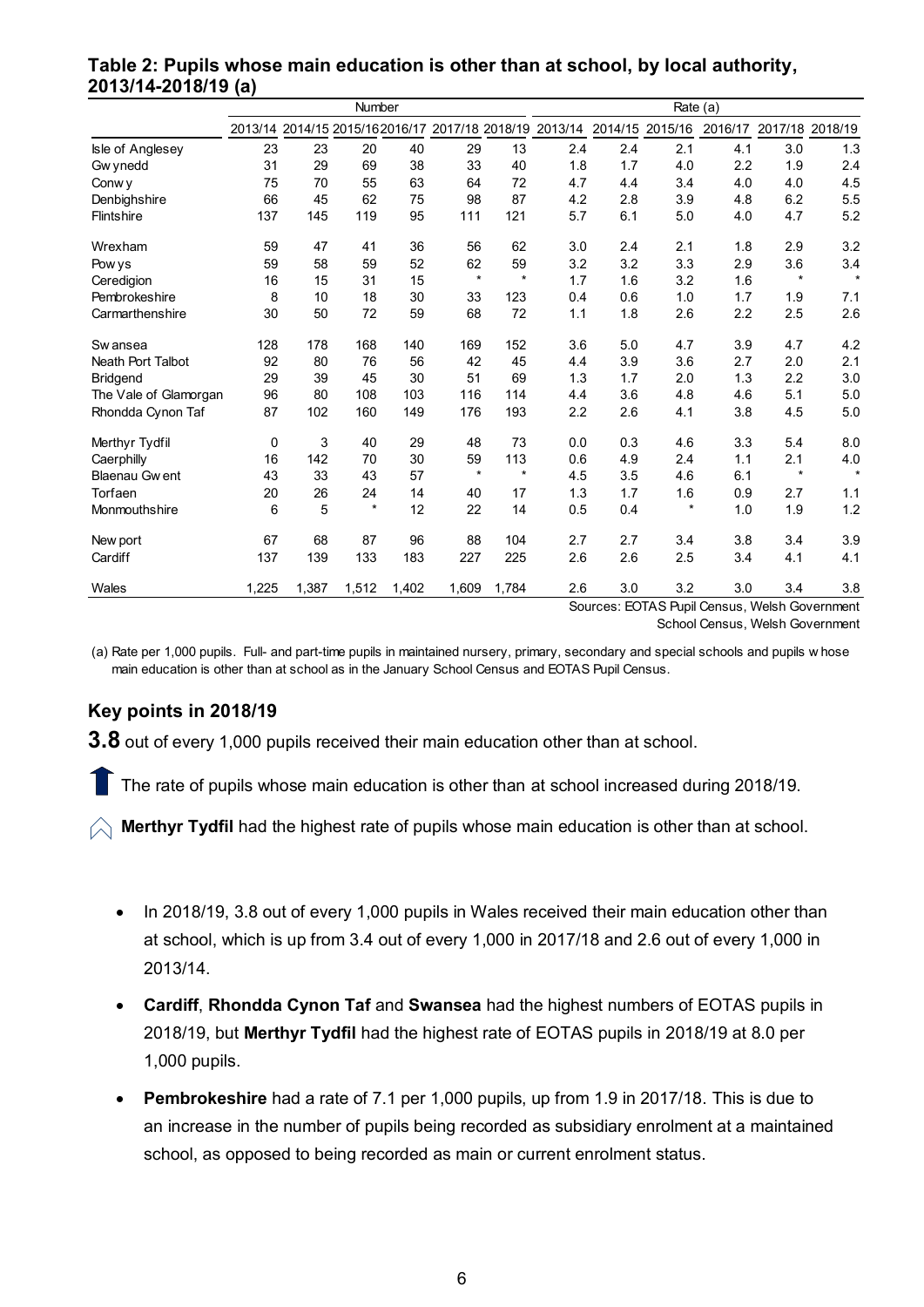|             |                |         |                | Number  |         |         |         |          | Rate (a) |         |         |         |
|-------------|----------------|---------|----------------|---------|---------|---------|---------|----------|----------|---------|---------|---------|
|             | 2013/14        | 2014/15 | 2015/16        | 2016/17 | 2017/18 | 2018/19 | 2013/14 | 2014/15  | 2015/16  | 2016/17 | 2017/18 | 2018/19 |
| Gender      |                |         |                |         |         |         |         |          |          |         |         |         |
| <b>Boys</b> | 858            | 990     | 1,060          | 979     | 1,139   | 1,253   | 3.6     | 4.2      | 4.4      | 4.1     | 4.8     | 5.2     |
| Girls       | 367            | 397     | 452            | 423     | 470     | 531     | 1.6     | 1.7      | 2.0      | 1.8     | 2.0     | 2.3     |
| Pupils      | 1,225          | 1,387   | 1,512          | 1,402   | 1,609   | 1,784   | 2.6     | 3.0      | 3.2      | 3.0     | 3.4     | 3.8     |
| Age (b)     |                |         |                |         |         |         |         |          |          |         |         |         |
| 19 or over  | 0              | $\star$ | $\mathbf 0$    | 0       | $\star$ | $\star$ | 0.0     | $^\star$ | 0.0      | 0.0     | $\star$ | $\star$ |
| 18          | 23             | 25      | 18             | 22      | 27      | 13      | 14.9    | 17.6     | 12.2     | 19.9    | 24.1    | 13.3    |
| 17          | 36             | 47      | 49             | 56      | 28      | 48      | 2.9     | 3.7      | 4.1      | 4.9     | 2.6     | 4.7     |
| 16          | 65             | 75      | 80             | 59      | 73      | 56      | 4.1     | 4.9      | 5.5      | 4.4     | 5.8     | 4.8     |
| 15          | 546            | 609     | 718            | 596     | 705     | 815     | 15.8    | 18.2     | 22.2     | 18.9    | 23.0    | 25.9    |
| 14          | 213            | 262     | 243            | 211     | 266     | 281     | 6.4     | 8.1      | 7.6      | 6.8     | 8.4     | 8.8     |
| 13          | 120            | 132     | 150            | 148     | 151     | 177     | 3.7     | 4.1      | 4.9      | 4.7     | 4.7     | 5.4     |
| 12          | 68             | 83      | 90             | 69      | 103     | 111     | 2.1     | 2.7      | 2.8      | 2.1     | 3.1     | 3.3     |
| 11          | 40             | 48      | 42             | 52      | 51      | 72      | 1.3     | 1.5      | 1.3      | 1.6     | 1.5     | 2.1     |
| 10          | 32             | 19      | 35             | 47      | 50      | 67      | 1.0     | 0.6      | 1.1      | 1.4     | 1.5     | 1.9     |
| 9           | 18             | 29      | 21             | 44      | 47      | 44      | 0.6     | 0.9      | 0.6      | 1.3     | 1.3     | 1.3     |
| 8           | 22             | 17      | 15             | 36      | 34      | 20      | 0.7     | 0.5      | 0.4      | 1.0     | 1.0     | 0.6     |
| 7           | 9              | 10      | 19             | 15      | 17      | 29      | 0.3     | 0.3      | 0.5      | 0.4     | 0.5     | 0.8     |
| 6           | $\overline{7}$ | 10      | $\overline{7}$ | 18      | 22      | 21      | 0.2     | 0.3      | 0.2      | 0.5     | 0.6     | $0.6\,$ |
| 5           | 9              | $\star$ | 7              | 9       | $\star$ | $\star$ | 0.3     | $\star$  | 0.2      | 0.2     | $\star$ | $\star$ |
| Under 5     | 17             | 14      | 18             | 20      | 17      | 20      | 0.2     | 0.2      | 0.2      | 0.3     | 0.2     | 0.3     |
| Total       | 1,225          | 1,387   | 1,512          | 1,402   | 1,609   | 1,784   | 2.6     | 3.0      | 3.2      | 3.0     | 3.4     | 3.8     |

<span id="page-6-0"></span>**Table 3: Pupils whose main education is other than at school, by age and gender, 2013/14 - 2018/19 (a)**

Sources: EOTAS Pupil Census, Welsh Government School Census, Welsh Government

(a) Rate per 1,000 pupils. Full- and part-time pupils in maintained nursery, primary, secondary and special schools and pupils w hose main education is other than at school as in the January School Census and EOTAS Pupil Census.

(b) Age as on 31 August at the start of the academic year.

#### **Key points in 2018/19**

For pupils whose main education is other than at school:

- 7 in every 10 pupils were boys.
- 6 in every 10 were aged 14 or 15.
- Pupils aged 15 had the highest rate of EOTAS pupils of all pupils of compulsory school age.
	- Since 2013/14 there have been more boys whose main education is other than at school than girls and this continues to be the case in 2018/19. Around 7 in every 10 pupils whose main education is other than at school were boys.
	- The rate of boys whose main education is other than school has increased from 4.8 out of 1,000 in 2017/18 to 5.2 in 2018/19. The rate of girls has increased from 2.0 out of 1,000 in 2017/18 to 2.3 in 2018/19.
	- 15 year olds had the highest rate of pupils receiving their main education other than at school overall in 2018/19, with almost 26 in every 1,000 pupils of this age educated other than at school.
	- The rate of pupils aged 11-15 whose main education is other than at school increases as the pupils' ages increase. In 2018/19, 2.1 out of every 1,000 pupils aged 11 received their main education other than at school and as pupils' ages increase, this rate also increases, to 25.9 out of every 1,000 pupils at age 15.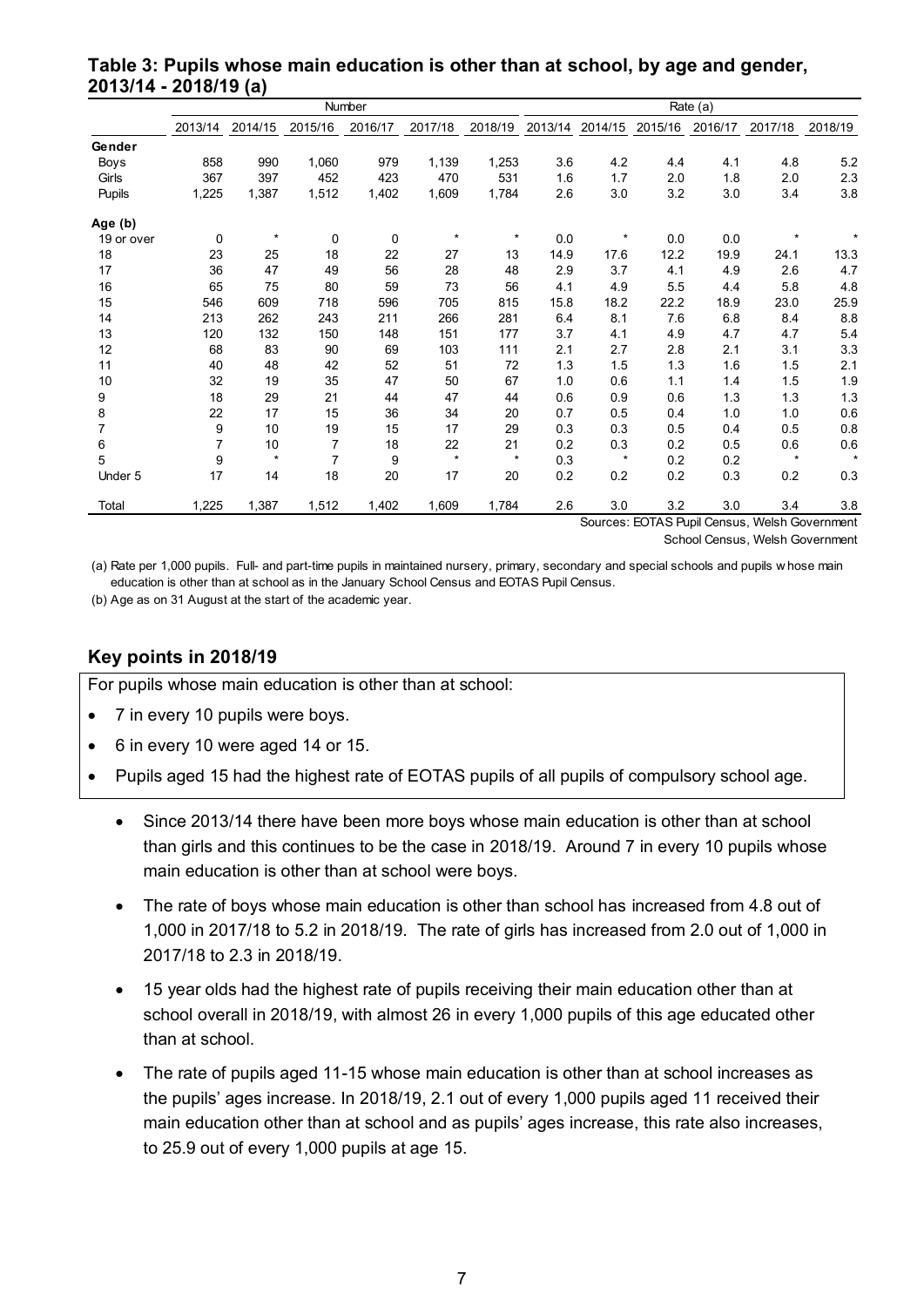#### <span id="page-7-0"></span>**Table 4: Pupils whose main education is other than at school, by special educational need (SEN) provision, 2013/14 - 2018/19 (a)**

|                           |         |         |         | Number of pupils |         | Percentage of pupils (a) |         |         |         |         |         |         |
|---------------------------|---------|---------|---------|------------------|---------|--------------------------|---------|---------|---------|---------|---------|---------|
| <b>SEN provision</b>      | 2013/14 | 2014/15 | 2015/16 | 2016/17          | 2017/18 | 2018/19                  | 2013/14 | 2014/15 | 2015/16 | 2016/17 | 2017/18 | 2018/19 |
| Statement of SEN          | 424     | 463     | 472     | 468              | 545     | 583                      | 34.6    | 33.4    | 31.2    | 33.4    | 33.9    | 32.7    |
| <b>School Action Plus</b> | 594     | 645     | 705     | 694              | 729     | 862                      | 48.5    | 46.5    | 46.6    | 49.5    | 45.3    | 48.3    |
| School Action             | 41      | 87      | 123     | 79               | 122     | 126                      | 3.3     | 6.3     | 8.1     | 5.6     | 7.6     | 7.1     |
| No SEN                    | 166     | 192     | 212     | 161              | 213     | 213                      | 13.6    | 13.8    | 14.0    | 11.5    | 13.2    | 11.9    |
| Total                     | .225    | .387    | .512    | 1.402            | .609    | .784                     | 100.0   | 100.0   | 100.0   | 100.0   | 100.0   | 100.0   |

Sources: EOTAS Pupil Census, Welsh Government

(a) Percentage of pupils w hose main education is other than at school.

**88.1%** of pupils whose main education is other than at school in 2018/19 have special educational needs.

- In 2018/19 the percentage of pupils whose main education is other than at school with special educational needs increased compared to 2017/18.
- Since 2013/14, School Action Plus has been the most common SEN provision for pupils whose main education is other than at school.

#### <span id="page-7-1"></span>**Table 5: Pupils whose main education is other than at school, by free school meal (FSM) entitlement, 2013/14-2018/19 (a)**

|                                                                                                                              |                 | Number of pupils |       |      |      |       |       |       | Percentage of pupils (a) |       |                                               |       |  |
|------------------------------------------------------------------------------------------------------------------------------|-----------------|------------------|-------|------|------|-------|-------|-------|--------------------------|-------|-----------------------------------------------|-------|--|
| Free school meal entitlement 2013/14 2014/15 2015/16 2016/17 2017/18 2018/19 2013/14 2014/15 2015/16 2016/17 2017/18 2018/19 |                 |                  |       |      |      |       |       |       |                          |       |                                               |       |  |
| Entitled to FSM                                                                                                              | 407             | 484              | 629   | 462  | 632  | 649   | 33.2  | 34.9  | 41.6                     | 33.0  | 39.3                                          | 36.4  |  |
| Not entitled to FSM                                                                                                          | 818             | 903              | 883   | 940  | 977  | 1.135 | 66.8  | 65.1  | 58.4                     | 67.0  | 60.7                                          | 63.6  |  |
| Total                                                                                                                        | $^{\circ}$ .225 | .387             | 1.512 | .402 | .609 | .784  | 100.0 | 100.0 | 100.0                    | 100.0 | 100.0                                         | 100.0 |  |
|                                                                                                                              |                 |                  |       |      |      |       |       |       |                          |       | Sources: EOTAS Pupil Census, Welsh Government |       |  |

(a) Percentage of pupils w hose main education is other than at school.

#### **Key points**

| Of pupils whose main education is other than at school;         |
|-----------------------------------------------------------------|
| • Around 7 out of 20 pupils were entitled to free school meals. |
|                                                                 |

- 36.4 per cent of pupils whose main education is other than at school were entitled to free school meals in 2018/19.
- The percentage of pupils whose main education is other than at school who were entitled to free school meals decreased in 2018/19, but remained higher than the 33 per cent seen in 2016/17.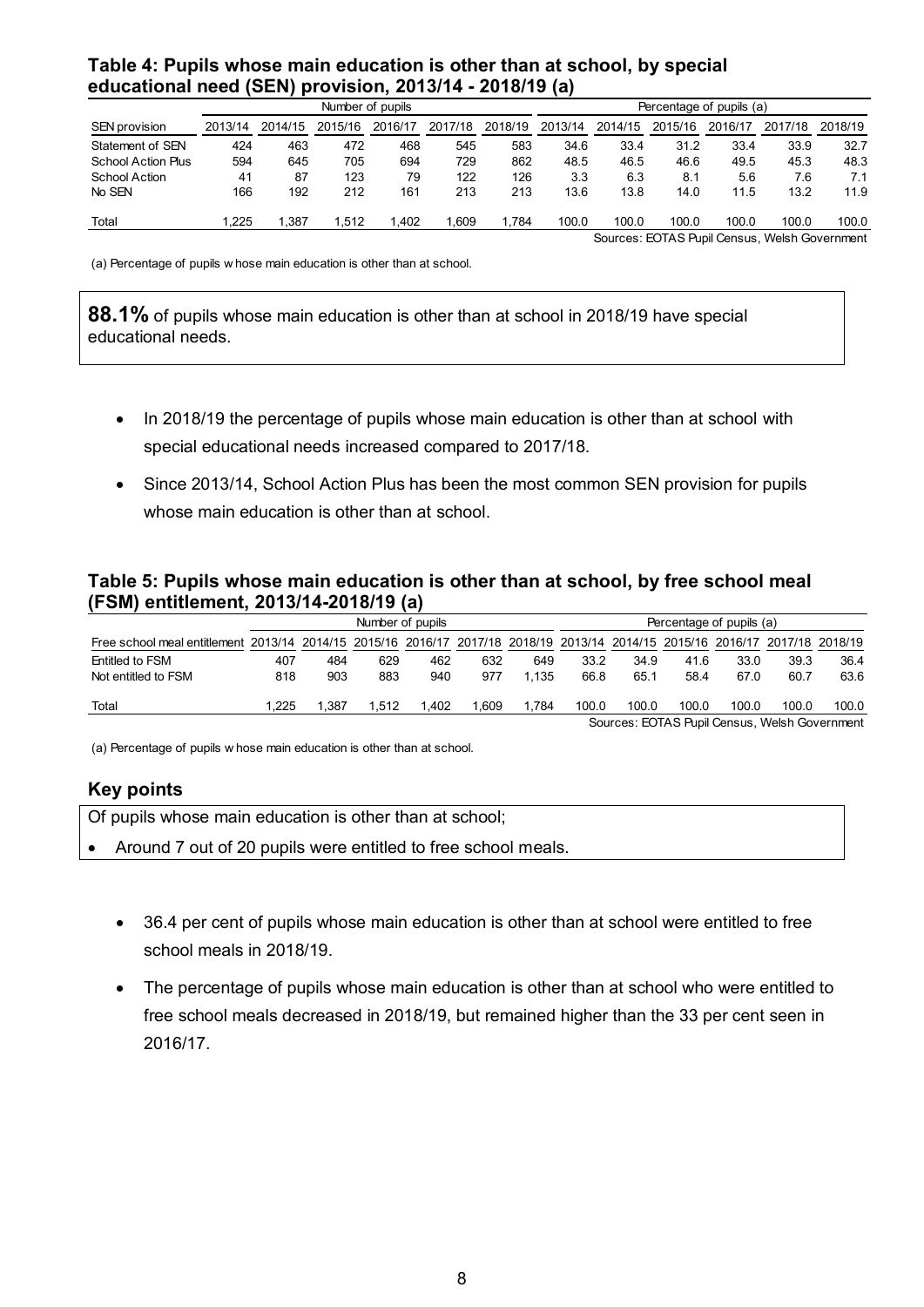#### <span id="page-8-0"></span>**Table 6: Pupils aged 5 and over whose main education is other than at school, by ethnic background, 2013/14-2018/19 (a)**

|                                      |         |                | Number of pupils |         |         |                |               |                      |                | Rate (a) |                                                                                                 |      |
|--------------------------------------|---------|----------------|------------------|---------|---------|----------------|---------------|----------------------|----------------|----------|-------------------------------------------------------------------------------------------------|------|
| Ethnic background                    |         |                |                  |         |         |                |               |                      |                |          | 2013/14 2014/15 2015/16 2016/17 2017/18 2018/19 2013/14 2014/15 2015/16 2016/17 2017/18 2018/19 |      |
| White                                | 1,106   | 1,263          | 1,402            | 1,291   | 1,463   | 1,638          | 3.0           | 3.5                  | 3.9            | 3.5      | 4.0                                                                                             | 4.5  |
| White - British                      | 1,075   | 1,225          | 1,371            | 1,262   | 1,430   | 1,579          | 3.0           | 3.5                  | 3.9            | 3.6      | 4.1                                                                                             | 4.5  |
| Any other white<br>background        | 31      | 38             | 31               | 29      | 33      | 59             | 3.4           | 3.7                  | 2.8            | 2.4      | 2.6                                                                                             | 4.4  |
| Mixed                                | 25      | 32             | 32               | 34      | 45      | 46             | 2.7           | 3.2                  | 3.0            | 3.0      | 3.8                                                                                             | 3.6  |
| Asian                                | $\ast$  | $\overline{7}$ | 10               | 8       | 11      | 11             | *             | 0.8                  | 1.1            | 0.9      | 1.1                                                                                             | 1.1  |
| <b>Black</b>                         | $\star$ | $\star$        | $\star$          | $\star$ | $\star$ | $\overline{7}$ | $\star$       | $\star$              | $\star$        | $\star$  | $\star$                                                                                         | 1.9  |
| Chinese or Chinese<br><b>British</b> | $\ast$  | 0              | 0                | 0       | 0       | $\mathbf 0$    | *             | 0.0                  | 0.0            | 0.0      | 0.0                                                                                             | 0.0  |
| Any other ethnic group               | 5       | $\star$        |                  | $\star$ | *       | 6              | 1.2           | $\ast$               | $\ast$         | $^\star$ | $\ast$                                                                                          | 1.1  |
| Total with valid category            | 1,143   | 1,307          | 1,450            | 1,344   | 1,529   | 1,708          | 2.9           | 3.3                  | 3.7            | 3.4      | 3.9                                                                                             | 4.3  |
| Unknow n or not stated               | 65      | 66             | 44               | 38      | 63      | 56             | 25.9          | 29.1                 | 20.7           | 19.3     | 31.6                                                                                            | 23.8 |
| All pupils                           | 1,208   | 1,373          | 1,494            | 1,382   | 1,592   | 1,764          | 3.1<br>$\sim$ | 3.5<br><b>COTACD</b> | 3.8<br>$-10-1$ | 3.5      | 4.0<br>$101 - 1 - 1$<br>$\sim$                                                                  | 4.4  |

Sources: EOTAS Pupil Census, Welsh Government

(a) Rate per 1,000 pupils of this ethnic minority. Full- and part-time pupils in maintained nursery, primary, secondary and special (a) Rate per 1,000 pupils of this ethnic minority. Full- and part-time pupils in maintained nursery, primary, secondary and special<br>schools and pupils w hose main education is other than at school as in the January School (b) Age as at 31st August at the start of the academic year.

(c) "." means data item is not applicable

(d) This table represents pupils aged 5 and over only.

- 4.5 out of 1,000 pupils with a "White" ethnic background are receiving their main education other than at school.
- In 2018/19, the number of pupils with a "White" or "Mixed" ethnic background being educated other than at school is the highest it has been since 2013/14.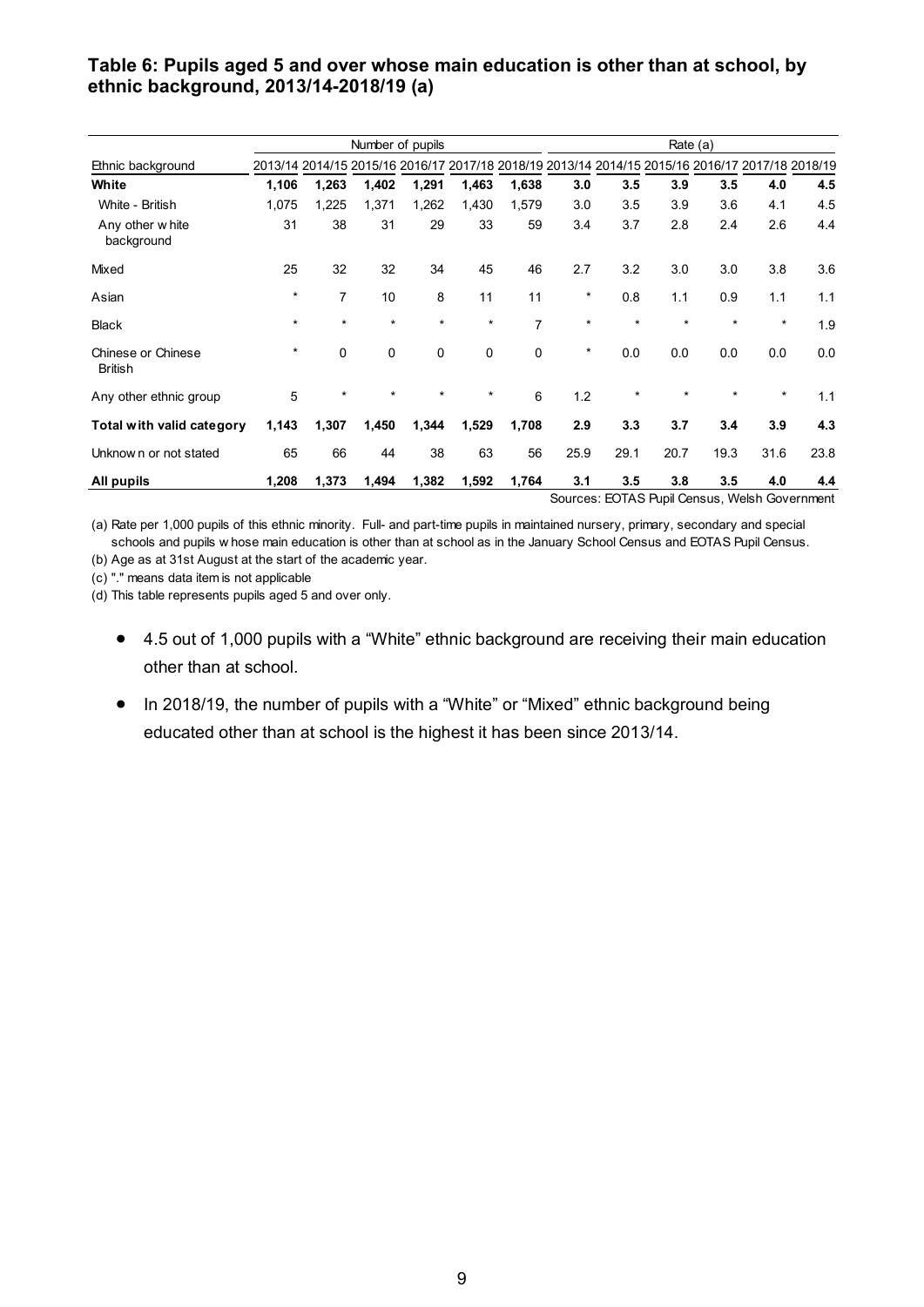## <span id="page-9-0"></span>**Table 7: Pupils whose main education is other than at school, by educational provision, 2018/19**

Since pupils may attend more than one educational provision in a week, some pupils may be counted against more than one provision. That is why the number of enrolments is higher than the

| number of pupils whose main education is other than at school (1,784 pupils) in Table 1. |       |                                               |                                                                        |
|------------------------------------------------------------------------------------------|-------|-----------------------------------------------|------------------------------------------------------------------------|
| Educational provision                                                                    |       | Number of enrolments Percentage of enrolments | Average number of<br>hours a pupil is scheduled<br>to attend in a week |
| Pupil referral unit (a)                                                                  | 820   | 43.5                                          | 23.3                                                                   |
| Further education college                                                                | 209   | 11.1                                          | 24.7                                                                   |
| Maintained school                                                                        | 92    | 4.9                                           | 10.6                                                                   |
| Non-maintained special school                                                            | 68    | 3.6                                           | 25.2                                                                   |
| Individual tuition                                                                       | 265   | 14.0                                          | 11.8                                                                   |
| Youth Gatew ay                                                                           | 0     | 0.0                                           |                                                                        |
| Work-related education                                                                   | 15    | 0.8                                           | 15.7                                                                   |
| Training provider                                                                        | 38    | 2.0                                           | 22.0                                                                   |
| Voluntary organisation                                                                   | 0     | 0.0                                           |                                                                        |
| Bought in private sector provision                                                       | 18    | 1.0                                           | 20.8                                                                   |
| Independent school                                                                       | 270   | 14.3                                          | 25.0                                                                   |
| Provision not maintained by, or is outside of, authority                                 | 17    | 0.9                                           | 22.6                                                                   |
| Aw aiting provision or not currently in provision                                        | 28    | 1.5                                           |                                                                        |
| Other                                                                                    | 47    | 2.5                                           | 20.8                                                                   |
| Total                                                                                    | 1,887 | 100.0                                         | 21.0                                                                   |

Sources: EOTAS Pupil Census, Welsh Government

(a) The pupils w ho are enrolled at a PRU but have zero hours of provision recorded are excluded from this table. "." data item is not applicable.

#### **Key points**

Pupils whose main education is other than at school:

- $\cdot$  43.5% Percentage of pupil enrolments were at pupil referral units.
- 28 Number of pupils not receiving educational provision during the census week.
	- In 2018/19 there were 820 enrolments at pupil referral units, which accounted for 43.5 per cent of all EOTAS educational enrolments. Pupil referral units were used much more frequently to educate EOTAS pupils than other provisions.
	- Independent Schools were the next most frequent educational provision, accounting for 14.3 per cent of EOTAS educational enrolments. Individual tuition accounted for 14 per cent while further education made up 11.1 per cent of EOTAS provision
	- Although the EOTAS data collection refers to pupils educated other than at school, in some circumstances EOTAS pupils are placed into a maintained school as part of their provision. 92 pupils received EOTAS education in a maintained school.
	- The average number of hours of education provided to pupils whose main education is outside of school was 21.0 hours during the census week. Pupils enrolled at nonmaintained special schools received the highest average number of hours of provision during the census week, with an average of 25.2 hours provided per pupil.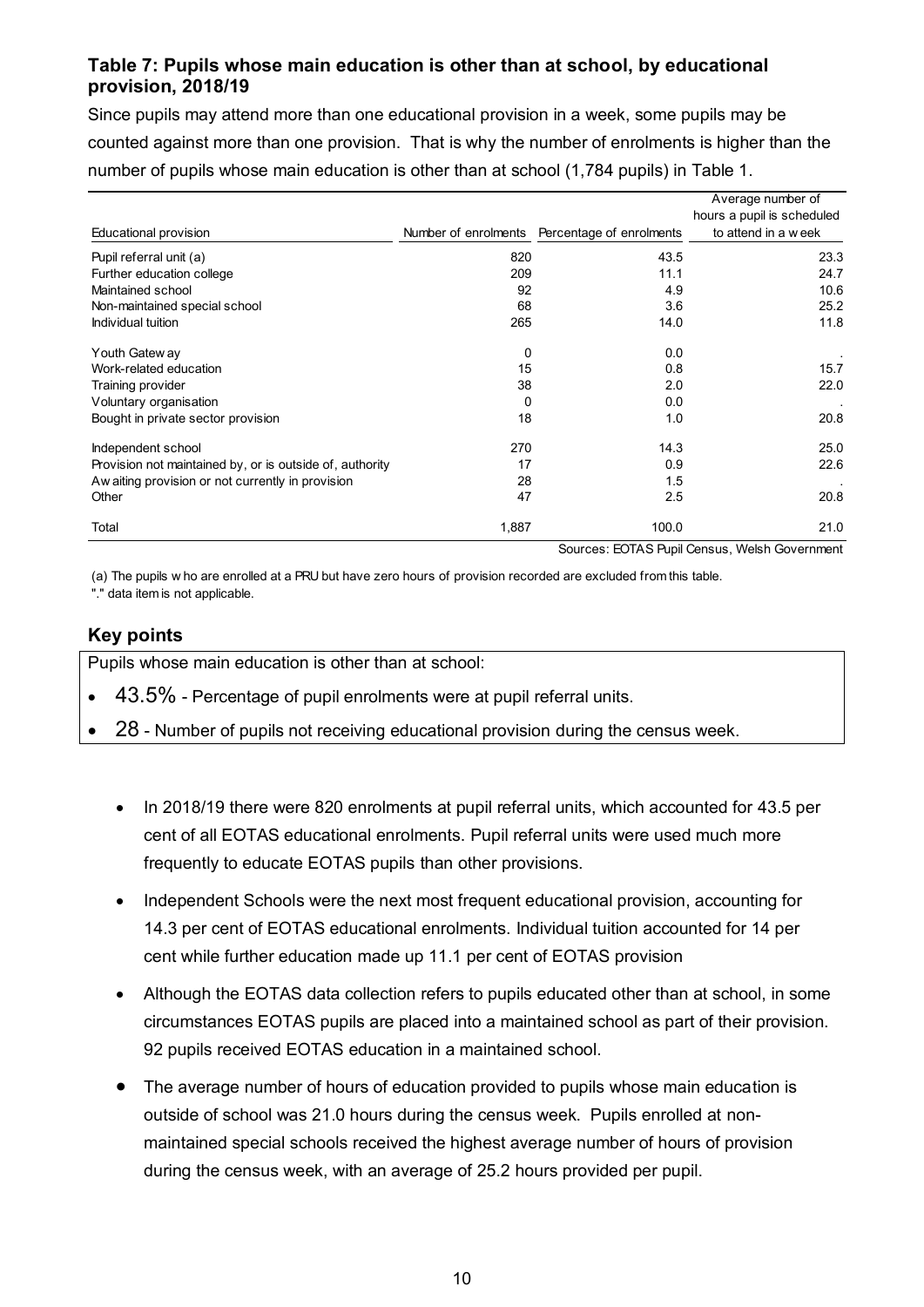#### <span id="page-10-1"></span>**Chart 2: Number of pupil enrolments, by educational provision, 2018/19**



<span id="page-10-2"></span>**Chart 3: Percentage of pupil enrolments, by educational provision, 2013/14 - 2018/19**



[Chart 3](#page-10-2) shows how the percentages of pupil enrolments in EOTAS provision have changed since 2013/14.

- Pupil referral units have been the most frequently-used EOTAS provision since 2013/14. Their usage peaked in 2015/16. Pupil referral unit usage decreased slightly during 2018/19.
- In 2018/19 the use of both individual tuition and independent schools as EOTAS provision increased. Independent Schools were the second most used provision for EOTAS pupils during 2018/19.
- <span id="page-10-0"></span> In 2018/19, the use of further education colleges increased whilst remaining the fourth most used EOTAS provision. Training providers were the fifth most frequent provision, but the number of enrolments at training providers dropped by 60 per cent from 2017/18.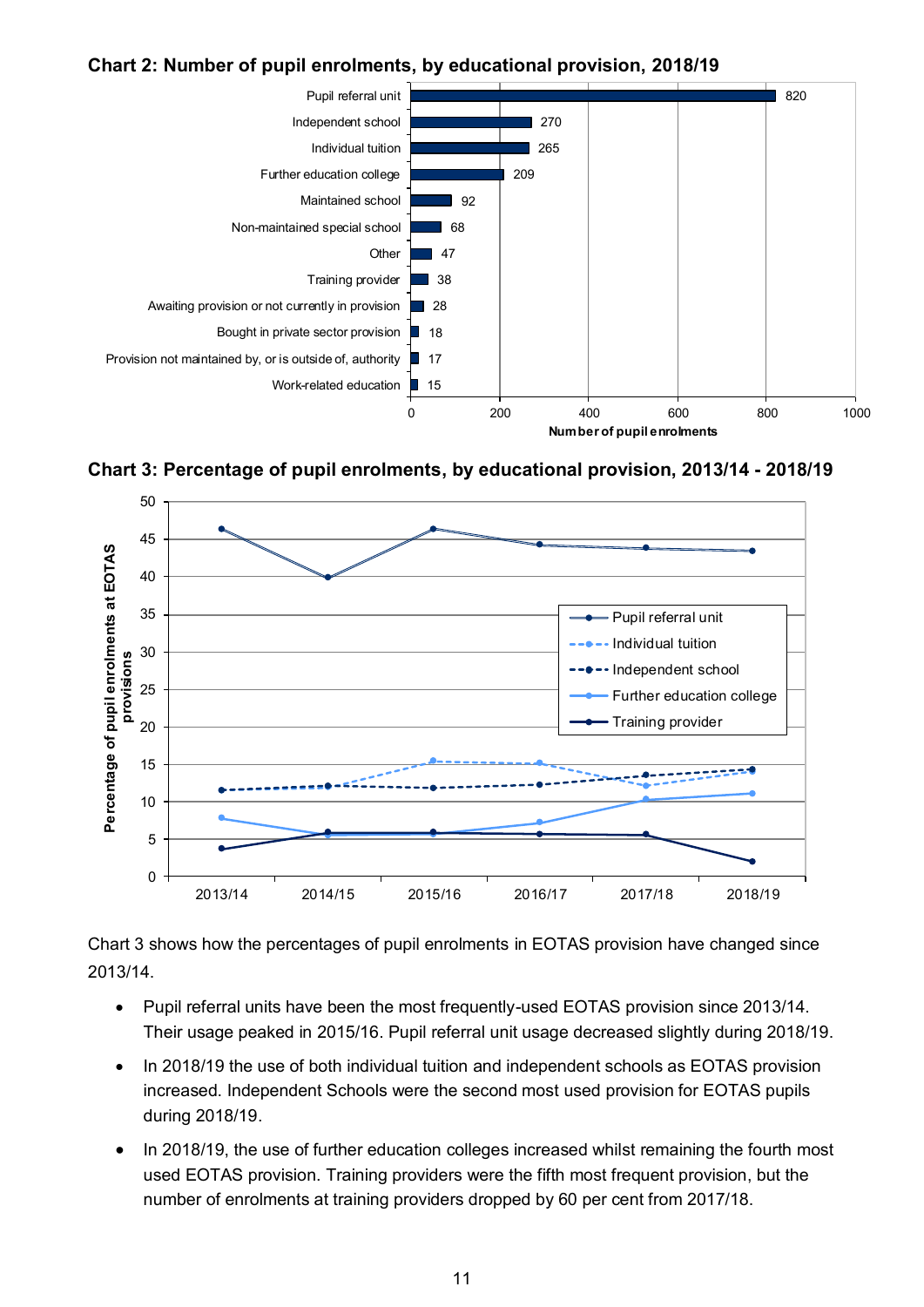**Table 8: Number of pupils attending pupil referral units in Wales, by age, 2018/19**

|            |      | Pupils w ho are registered at a single PRU (b) |               |             | Pupils w ho are dually registered at a PRU (c) |               |
|------------|------|------------------------------------------------|---------------|-------------|------------------------------------------------|---------------|
| Age (a)    | Boys | Girls                                          | <b>Pupils</b> | <b>Boys</b> | Girls                                          | <b>Pupils</b> |
| 19 or over | O    | n                                              | n             | n           |                                                |               |
| 18         |      |                                                |               |             |                                                |               |
| 17         |      |                                                |               |             |                                                |               |
| 16         |      |                                                |               |             |                                                |               |
| 15         | 248  | 121                                            | 369           |             |                                                | 13            |
| 14         | 110  | 51                                             | 161           | 41          | 21                                             | 62            |
| 13         | 61   | 27                                             | 88            | 33          | 10                                             | 43            |
| 12         | 52   | 9                                              | 61            |             |                                                | 23            |
| 11         |      |                                                | 39            | 11          |                                                | 11            |
| 10         |      |                                                | 35            |             |                                                | 16            |
| 9          |      |                                                | 29            | 15          |                                                | 15            |
| 8          | 16   |                                                | 16            | 18          |                                                | 18            |
|            |      |                                                | 19            |             |                                                | 11            |
| 6          |      |                                                | 13            |             |                                                |               |
| 5          |      |                                                |               |             |                                                |               |
| Under 5    |      |                                                | 15            |             |                                                | 0             |
| Total      | 630  | 227                                            | 857           | 180         | 41                                             | 221           |

Sources: EOTAS Pupil Census, Welsh Government Pupil Level Annual School Census, Welsh Government

(a) Age as at 31 August 2018.

(b) Figures relate to pupils educated at only one PRU and include pupils receiving other EOTAS provisions or being recorded as having (b) 'subsidiary' enrolment status at a maintained or special school in the 2018/19 Pupil-Level Annual School Census (PLASC), but exclude (a) Age as at 31 August 2018.<br>
(b) Figures relate to pupils educated at only one PRU and include pupils receiving othe<br>
'subsidiary' enrolment status at a maintained or special school in PLASC.<br>
those w ith 'main' or 'curr (b) Figures relate to pupils educated at only one PRU and include pupils receiving other EOTAS provisions or being recorded as having 'subsidiary' enrolment status at a maintained or special school in the 2018/19 Pupil-Lev

maintained or special school in the 2018/19 PLASC.

#### **Key points**

EOTAS pupils registered at Pupil Referral Units (PRUs):

- 857 pupils were registered at one PRU only.
- 221 pupils were dually registered at a PRU.
	- During the 2018/19 census week 857 EOTAS pupils were registered at a single pupil referral unit (PRU). Nearly three quarters of these pupils were boys.
	- The number of pupils registered at PRUs increases with each age group from age 11 up to age 15.
	- 221 pupils were dually registered at a PRU during the 2018/19 census week. This means that they were either attending more than one PRU or were on roll at one PRU but receiving their main education in a maintained school.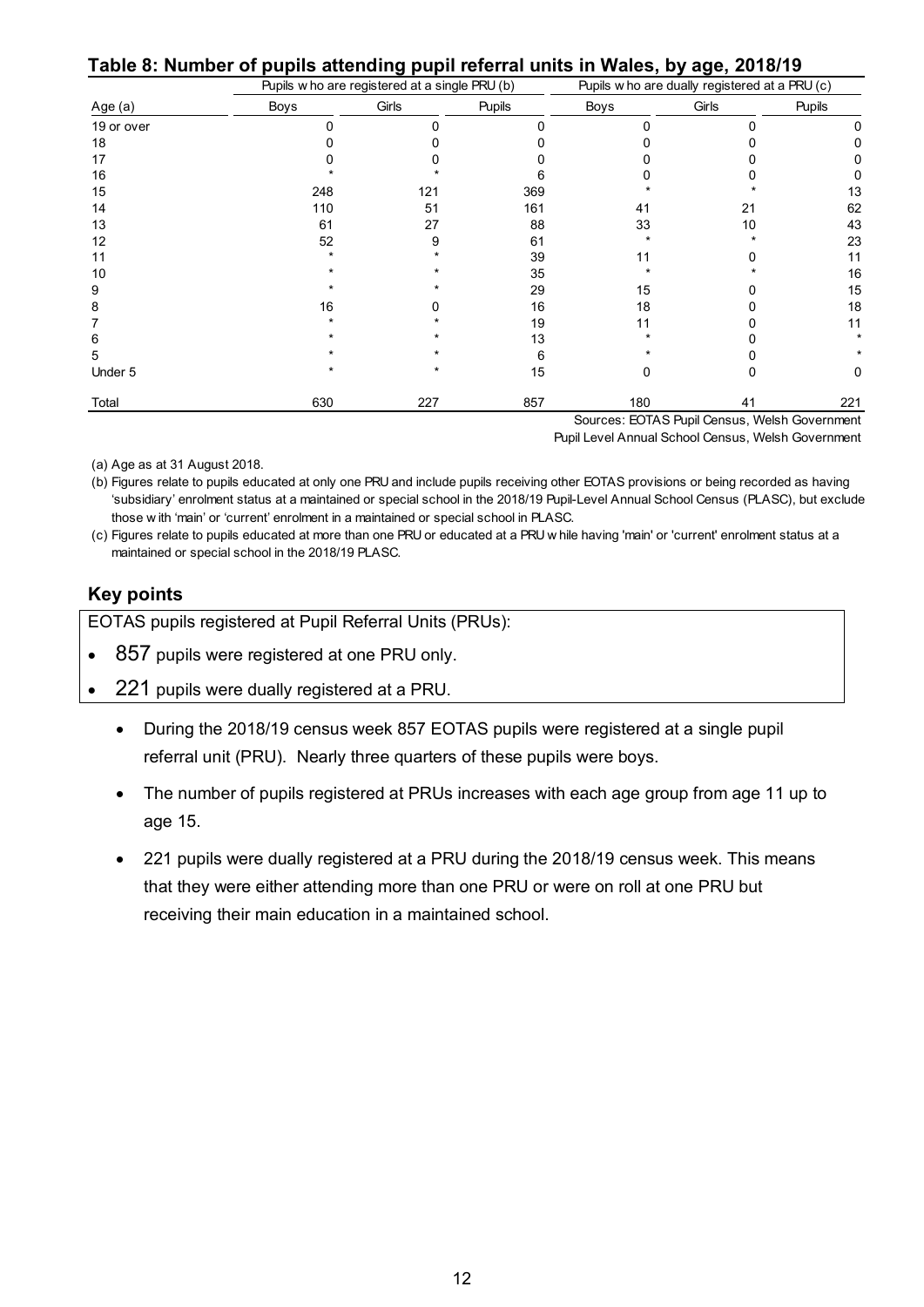|                                                                                                                                       |      | Pupils w ho are registered at a single PRU (b) |               | Pupils w ho are dually registered at a PRU (c)     |                                               |               |  |  |  |
|---------------------------------------------------------------------------------------------------------------------------------------|------|------------------------------------------------|---------------|----------------------------------------------------|-----------------------------------------------|---------------|--|--|--|
| Local Authority (a)                                                                                                                   | Boys | Girls                                          | <b>Pupils</b> | Boys                                               | Girls                                         | <b>Pupils</b> |  |  |  |
| Isle of Anglesey                                                                                                                      | ٠    | 0                                              |               | 0                                                  | 0                                             | 0             |  |  |  |
| Gw ynedd                                                                                                                              | 0    | 0                                              | 0             | $\Omega$                                           | 0                                             | 0             |  |  |  |
| Conw y                                                                                                                                | 35   | 20                                             | 55            | 0                                                  | n                                             | 0             |  |  |  |
| Denbighshire                                                                                                                          |      |                                                | 11            | 50                                                 | 6                                             | 56            |  |  |  |
| Flintshire                                                                                                                            | 76   | 27                                             | 103           | 5                                                  | 0                                             | 5             |  |  |  |
| Wrexham                                                                                                                               | 36   | 22                                             | 58            |                                                    | 0                                             |               |  |  |  |
| Pow ys                                                                                                                                | 17   | 5                                              | 22            |                                                    |                                               |               |  |  |  |
| Ceredigion                                                                                                                            |      |                                                | 8             |                                                    |                                               | 12            |  |  |  |
| Pembrokeshire                                                                                                                         | 79   | 24                                             | 103           |                                                    |                                               | 8             |  |  |  |
| Carmarthenshire                                                                                                                       | 40   | 26                                             | 66            |                                                    |                                               | 6             |  |  |  |
| Sw ansea                                                                                                                              | 89   | 22                                             | 111           |                                                    |                                               | 12            |  |  |  |
| <b>Neath Port Talbot</b>                                                                                                              | 0    | 0                                              | 0             | 0                                                  | 0                                             | $\mathbf 0$   |  |  |  |
| Bridgend                                                                                                                              | 7    | 17                                             | 24            |                                                    |                                               | 10            |  |  |  |
| The Vale of Glamorgan                                                                                                                 | 57   | 12                                             | 69            | 0                                                  |                                               | $\star$       |  |  |  |
| Rhondda Cynon Taf                                                                                                                     | 82   | 16                                             | 98            |                                                    |                                               | 10            |  |  |  |
| Merthyr Tydfil                                                                                                                        |      |                                                | 17            | 10                                                 | 0                                             | 10            |  |  |  |
| Caerphilly                                                                                                                            |      |                                                | 13            |                                                    |                                               | 12            |  |  |  |
| Blaenau Gw ent                                                                                                                        |      | 0                                              | 0             | 0                                                  | 0                                             | $\mathsf 0$   |  |  |  |
| Torfaen                                                                                                                               |      | 0                                              |               |                                                    |                                               | 10            |  |  |  |
| Monmouthshire                                                                                                                         | 5    | 6                                              | 11            |                                                    |                                               | $\star$       |  |  |  |
| New port                                                                                                                              | 43   | 10                                             | 53            | 38                                                 | 9                                             | 47            |  |  |  |
| Cardiff                                                                                                                               | 21   | 11                                             | 32            | 8                                                  | 8                                             | 16            |  |  |  |
| Wales                                                                                                                                 | 630  | 227                                            | 857           | 180                                                | 41                                            | 221           |  |  |  |
|                                                                                                                                       |      |                                                |               |                                                    | Sources: EOTAS Pupil Census, Welsh Government |               |  |  |  |
|                                                                                                                                       |      |                                                |               | Pupil Level Annual School Census, Welsh Government |                                               |               |  |  |  |
| (a) Refers to the local authority in w hich pupils attended PRUs, not the local authority funding the provision.                      |      |                                                |               |                                                    |                                               |               |  |  |  |
| (b) Figures relate to pupils educated at only one PRU and include pupils receiving other FOTAS provisions or being recorded as having |      |                                                |               |                                                    |                                               |               |  |  |  |

# <span id="page-12-0"></span>**Table 9: Number of pupils attending pupil referral units in Wales, by local authority, 2018/19 pupils attending pupil referral units in Wales, by local authorit**<br>Pupils w ho are registered at a single PRU (b) Pupils who are dually registered at a PRU (c)

(b) Figures relate to pupils educated at only one PRU and include pupils receiving other EOTAS provisions or being recorded as having<br>
"subsidiary' enrolment status at a maintained or special school in the 2018/19 Pupil-Le (b) 'subsidiary' enrolment status at a maintained or special school in the 2018/19 Pupil-Level Annual School Census (PLASC), but exclude (a) Refers to the local authority in w hich pupils attended PRUs, not the local authority (b) Figures relate to pupils educated at only one PRU and include pupils receiving othe 'subsidiary' enrolment status at a maintaine

maintained or special school in the 2018/19 PLASC.

- Swansea had the most pupils registered at only one pupil referral unit (111 pupils).
- Gwynedd, Neath Port Talbot and Blaenau Gwent had no pupils on roll at a pupil referral unit during the 2018/19 census week.
- Denbighshire had the most dually registered pupils at a pupil referral unit (56 pupils).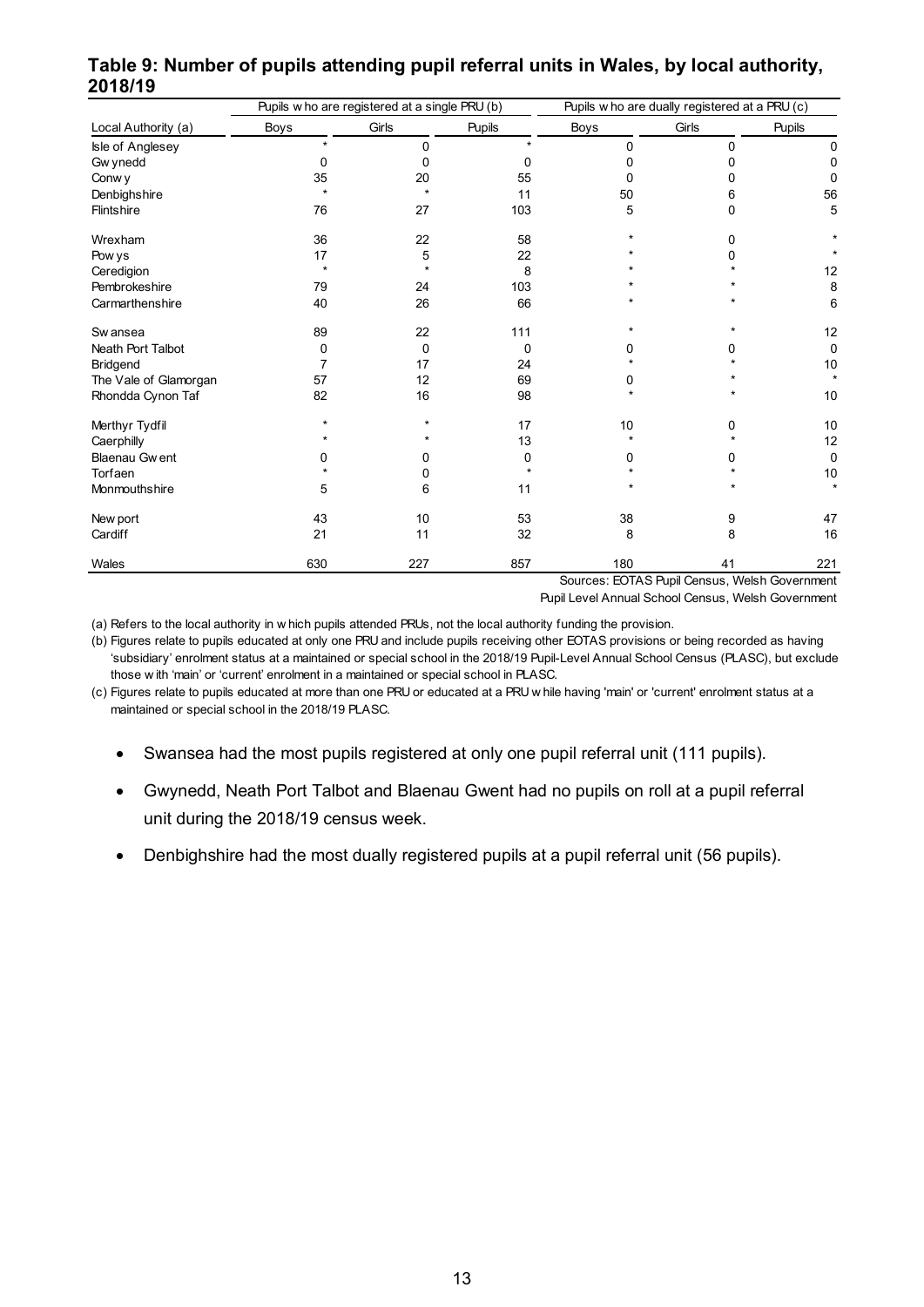#### <span id="page-13-0"></span>**Table 10: Number of pupils of compulsory school age educated at home, by local authority, 2013/14-2018/19 (a)**

|                       | Number  |         |         |         | Rate (b)  |         |               |         |                        |                      |                         |      |
|-----------------------|---------|---------|---------|---------|-----------|---------|---------------|---------|------------------------|----------------------|-------------------------|------|
|                       | 2013/14 | 2014/15 | 2015/16 | 2016/17 | 2017/18   | 2018/19 | 2013/14       | 2014/15 | 2015/16                |                      | 2016/17 2017/18 2018/19 |      |
| Isle of Anglesey      | 23      | 21      | 23      | 36      | 37        | 12      | 3.1           | 2.8     | 3.0                    | 4.7                  | 4.7                     | 1.5  |
| Gw ynedd              | 69      | 55      | 64      | 53      | 45        | 65      | 5.0           | 4.0     | 4.6                    | 3.8                  | 3.2                     | 4.6  |
| Conw y                | 40      | 62      | 108     | 76      | 101       | 116     | 3.2           | 5.0     | 8.6                    | 6.1                  | 8.0                     | 9.1  |
| Denbighshire          | 58      | 55      | 47      | 51      | 65        | 80      | 4.7           | 4.4     | 3.8                    | 4.0                  | 5.1                     | 6.2  |
| Flintshire            | 39      | 46      | 59      | 71      | 63        | 94      | 2.1           | 2.5     | 3.1                    | 3.8                  | 3.3                     | 4.9  |
| Wrexham               | 20      | 30      | 47      | 72      | 68        | 85      | 1.3           | 1.9     | 3.0                    | 4.5                  | 4.2                     | 5.2  |
| Pow ys                | 120     | 112     | 122     | 133     | 131       | 156     | 8.0           | 7.6     | 8.4                    | 9.1                  | 9.0                     | 10.7 |
| Ceredigion            | 112     | 111     | 113     | 139     | 151       | 171     | 14.7          | 14.9    | 15.0                   | 18.4                 | 19.6                    | 21.9 |
| Pembrokeshire         | 92      | 106     | 123     | 132     | 195       | 182     | 6.5           | 7.6     | 8.9                    | 9.5                  | 13.8                    | 12.8 |
| Carmarthenshire       | 122     | 160     | 209     | ä.      | $\ddotsc$ | 284     | 5.7           | 7.4     | 9.6                    | $\ddot{\phantom{a}}$ | $\ddotsc$               | 12.7 |
| Sw ansea              | 81      | 104     | 128     | 153     | 157       | 137     | 2.9           | 3.7     | 4.5                    | 5.4                  | 5.4                     | 4.7  |
| Neath Port Talbot     | 34      | 58      | 91      | 117     | 147       | 177     | 2.0           | 3.5     | 5.4                    | 6.9                  | 8.5                     | 10.1 |
| Bridgend              | 43      | 67      | 74      | 88      | 103       | 128     | 2.5           | 3.9     | 4.2                    | 4.9                  | 5.8                     | 7.0  |
| The Vale of Glamorgan | 30      | 35      | 32      | 33      | 45        | 68      | 1.8           | 2.1     | 1.9                    | 1.9                  | 2.6                     | 3.8  |
| Rhondda Cynon Taf     | 55      | 63      | 83      | 118     | 119       | 146     | 1.9           | 2.1     | 2.8                    | 3.9                  | 3.9                     | 4.7  |
| Merthyr Tydfil        | 13      | 17      | 20      | 31      | 42        | 43      | 1.8           | 2.4     | 2.8                    | 4.3                  | 5.8                     | 5.8  |
| Caerphilly            | 31      | 29      | 42      | 61      | 78        | 62      | 1.4           | 1.3     | 1.9                    | 2.7                  | 3.4                     | 2.7  |
| Blaenau Gw ent        | 19      | 14      | 15      | 30      | 51        | 71      | 2.4           | 1.8     | 2.0                    | 4.0                  | 6.7                     | 9.2  |
| Torfaen               | 32      | 36      | 50      | 51      | 67        | 70      | 2.7           | 3.0     | 4.2                    | 4.2                  | 5.5                     | 5.7  |
| Monmouthshire         | 24      | 27      | 31      | 49      | 52        | 60      | 2.6           | 2.9     | 3.3                    | 5.2                  | 5.5                     | 6.4  |
| New port              | 26      | 33      | 36      | 42      | 59        | 92      | 1.4           | 1.7     | 1.8                    | 2.1                  | 2.9                     | 4.4  |
| Cardiff               | 142     | 158     | 165     | 188     | 188       | 218     | 3.5           | 3.9     | 4.0                    | 4.4                  | 4.3                     | 5.0  |
| Wales                 | 1,225   | 1,399   | 1,682   | 1,724   | 1,964     | 2,517   | 3.4<br>$\sim$ | 3.8     | 4.6<br>$T^*$<br>$\sim$ | 4.9                  | 5.5<br>$\cdots$         | 6.6  |

Sources: EOTAS Pupil Census, Welsh Government

Vales 1,225 1,399 1,682 1,724 1,964 2,517 3.4 3.8 4.6 4.9 5.5<br>Sources: EOTAS Pupil Census, Welsh Governn<br>(a) Data relate to pupils aged 5 to 15 on 31 August before the start of the academic year. Where local authorities do (a) Data relate to pupils aged 5 to 15 on 31 Aug age they w ere asked to provide an estimate.<br>(b) Rate per 1,000 pupils aged 5-15 on 31 August (a) Data relate to pupils aged 5 to 15 on 31 August before the start of the academic year. Where local authorities do not know a pupil's age they were asked to provide an estimate.<br>(b) Rate per 1,000 pupils aged 5-15 on 31

(a) Data relate to pupils aged 5 to 15 on 31 August before the start of the academic year. Where local authorities do not know a page they w ere asked to provide an estimate.<br>(b) Rate per 1,000 pupils aged 5-15 on 31 Augus age they were asked to provide an estimate.<br>
(b) Rate per 1,000 pupils aged 5-15 on 31 August before the start of the academic year. The denominator includes pupils whose main education is other than at school, pupils who

".." means that the data item is not available.

#### **Key points**

- The number of children (pupils) whose parents have elected to educate them at home has been rising for the past 6 years.
- 2,517 pupils were electively home educated in 2018/19.
- Ceredigion had the highest rate of elective home educated pupils in 2018/19.
	- In the 2018/19 academic year 2,517 children were known to be electively home educated in Wales. This means that the parents of these pupils decided to educate their children at home instead of sending them to school.
	- The rate of elective home educated pupils increased in 2018/19 to 6.6 out of 1,000, from 5.5 out of 1,000 in 2017/18. The rate increased in all local authorities with the exceptions of Isle of Anglesey, Pembrokeshire, Swansea and Caerphilly.
	- In 2013/14, 3.4 out of 1,000 pupils were electively home educated. The rate has increased each year since then.
	- Isle of Anglesey had the lowest rate of electively home educated children (1.5 per 1,000 pupils) while Ceredigion had the highest rate (21.9 per 1,000 pupils). Ceredigion has consistently reported the highest rate of electively home educated children since 2013/14.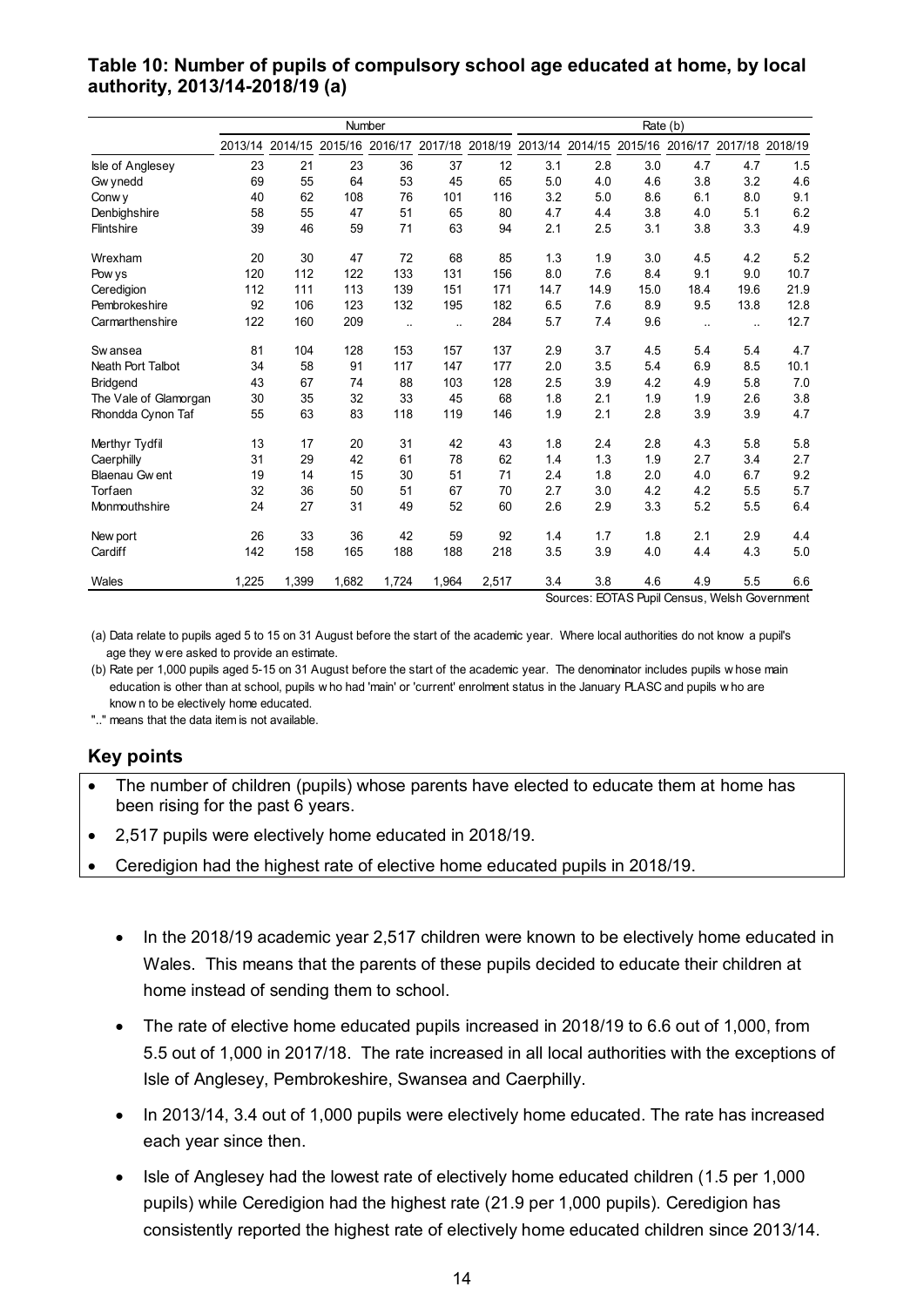As parents notify their local authority that they are home educating their children on a voluntary basis (unless they have withdrawn their child from school), these data may not include all electively home educated children.

## <span id="page-14-0"></span>**Notes**

## **Context**

## **Policy/operational**

Local authorities are required to provide suitable education at school or otherwise than at school for those children of compulsory school age who, by reason of illness, exclusion from school or otherwise, may not for any period receive suitable education unless such arrangements are made for them.

In practice, local authorities respond to that duty in widely varying ways, relating to their individual circumstances, such as their geography, socio-economic situation and educational policies. In September 2015 the Welsh Government established an Educated Other Than At School (EOTAS) Task and Finish Group, chaired by former Estyn Chief Inspector Ann Keane. The EOTAS Task and Finish Group developed the framework, with engagement from the sector, as a response to reports by Estyn, the Children's Commissioner for Wales and the University of Edinburgh.

The "[Education otherwise than at school \(EOTAS\) Framework](https://gov.wales/education-otherwise-school-eotas-framework-action) for Action" was last updated on 3 January 2018.

# **Key quality information**

This section provides information about the quality of the statistics in this release in five areas: Relevance, accuracy, timeliness and punctuality, accessibility and clarity, and comparability and coherence.

## **National Statistics status**

The [United Kingdom Statistics Authority](https://www.statisticsauthority.gov.uk/) has designated these statistics as National Statistics, in accordance with the Statistics and Registration Service Act 2007 and signifying compliance with the [Code of Practice for Statistics.](https://www.statisticsauthority.gov.uk/monitoring-and-assessment/code-of-practice/)

National Statistics status means that official statistics meet the highest standards of trustworthiness, quality and public value.

All official statistics should comply with all aspects of the Code of Practice for Statistics. They are awarded National Statistics status following an assessment by the UK Statistics Authority's regulatory arm. The Authority considers whether the statistics meet the highest standards of Code compliance, including the value they add to public decisions and debate.

It is Welsh Government's responsibility to maintain compliance with the standards expected of National Statistics. If we become concerned about whether these statistics are still meeting the appropriate standards, we will discuss any concerns with the Authority promptly. National Statistics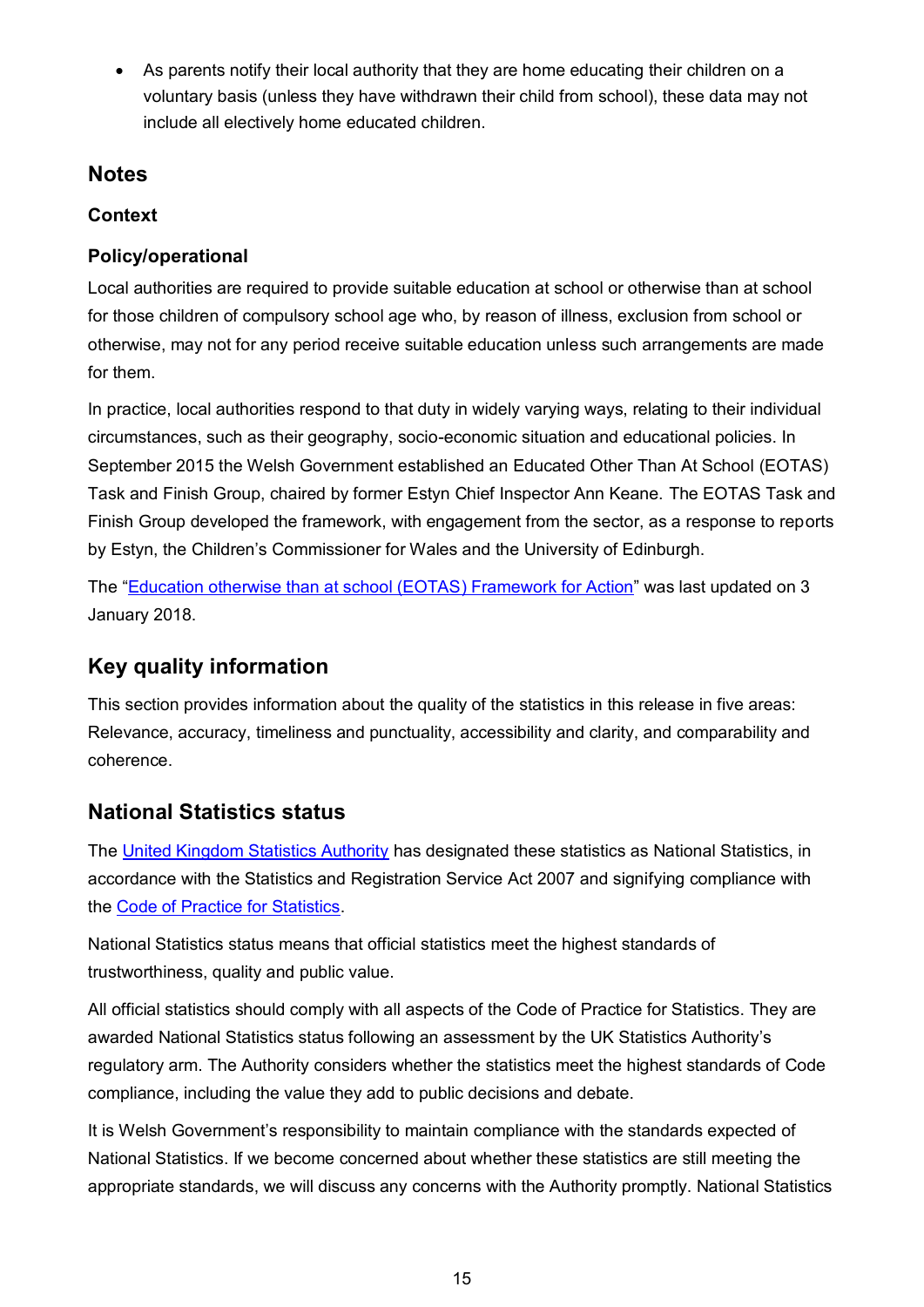status can be removed at any point when the highest standards are not maintained, and reinstated when standards are restored.

The continued designation of these statistics as National Statistics was confirmed in 2010 following a [compliance check by the Office for Statistics Regulation.](https://www.statisticsauthority.gov.uk/publication/schools-for-wales/) These statistics last underwent a [full](https://www.statisticsauthority.gov.uk/publication/schools-for-wales/)  [assessment](https://www.statisticsauthority.gov.uk/publication/schools-for-wales/) against the Code of Practice in 2010.

#### **Data source and coverage**

The EOTAS Pupil Census is carried out annually and collects data on pupils educated other than at school from local authorities electronically via a secure website. The collection is carried out by the school statistics team in Knowledge and Analytical Services within the Welsh Government.

The information in this Statistical First Release relates to pupils receiving local authority-funded education outside of the mainstream school environment during a census week each January and the number of pupils of compulsory school age (aged 5 to 15 on 31 August before the start of the academic year) known by local authorities to be electively home educated. For the 2018/19 academic year the census week was 14 to 18 January 2019.

In 2018/19, data were received on 2,286 pupils receiving education other than at school from all 22 local authorities in Wales. Of the 2,286 pupils receiving EOTAS provision, 502 were recorded in the January 2019 Pupil-Level Annual School Census as having 'main' or 'current' enrolment status in maintained primary, secondary or special schools and were therefore considered to be receiving their main education in a maintained school. The remaining 1,784 pupils were considered to be receiving their main education other than at school. The focus of this Statistical First Release is on pupils mainly educated other than at school, but to give a complete picture it was necessary to include all pupils receiving EOTAS provision in Table 1, [Table 8](#page-10-0) and [Table 9.](#page-12-0)

Local authorities reported that in 2018/19, 2,626 pupils were known to be electively home educated. Of these pupils, 109 were known to not be of compulsory school age so they were excluded from the figures contained in this release, leaving a total of 2,517 pupils.

Data on electively home educated pupils is not mandatory for the local authority to provide. In some years, there is not full coverage from all local authorities for this data (presented in table 10). Known under-coverage includes:

- In 2012/13 Caerphilly did not submit data for home educated pupils.
- In 2016/17 and 2017/18 Carmarthenshire did not submit data for home educated pupils.

#### **Users and uses**

The statistics are used both within and outside the Welsh Government to monitor educational trends and as a baseline for further analysis of the underlying data. Some of the key users are:

- ministers and the Members Research Service in the National Assembly for Wales
- other government departments
- local authorities and schools
- Estyn, Her Majesty's Inspectorate of Education and Training in Wales
- The Department for Education and Skills in the Welsh Government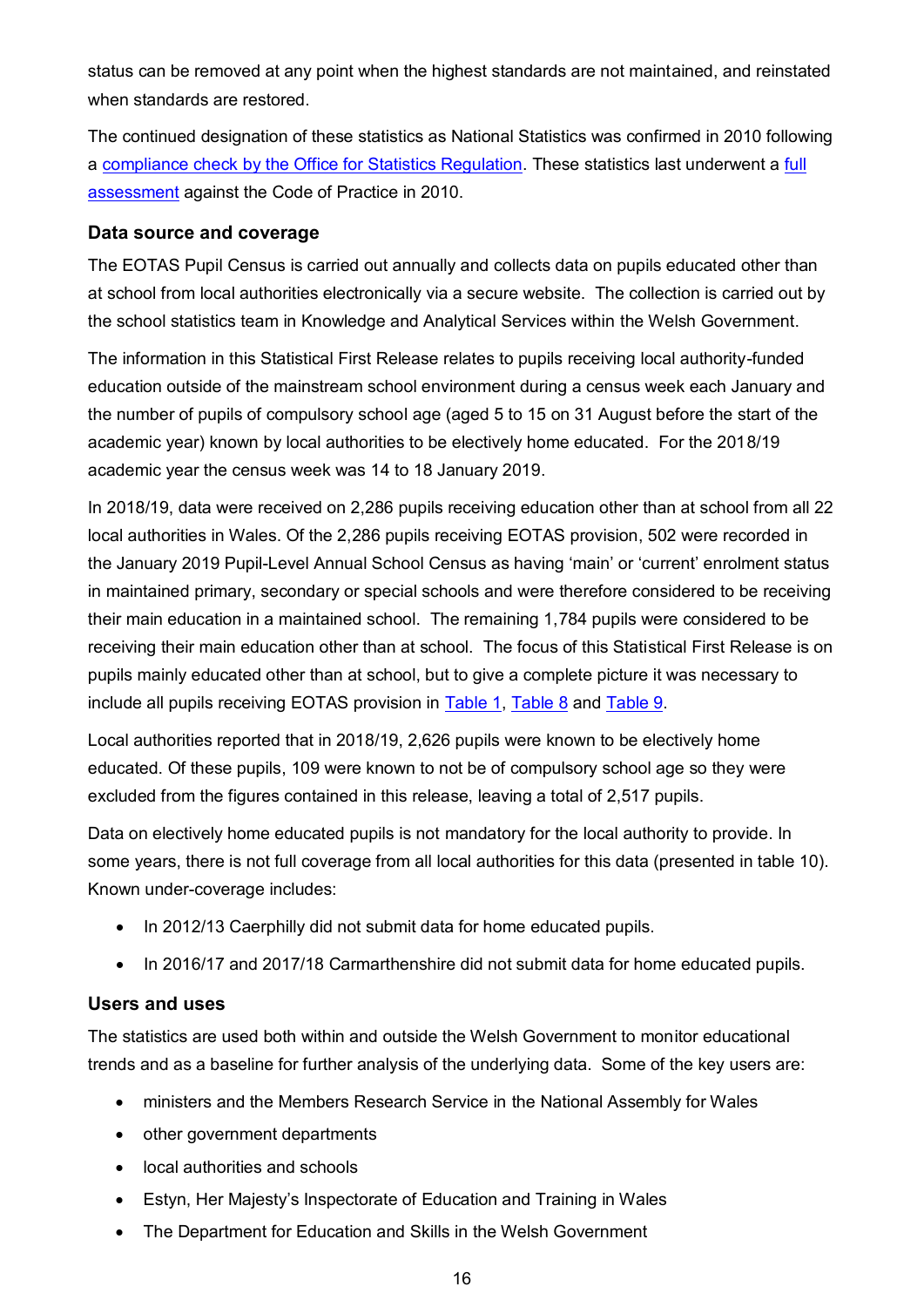- other areas of the Welsh Government
- the research community
- students, academics and universities
- individual citizens, private companies and the media.

These statistics are used in a variety of ways. Some examples of these are:

- to advise Ministers
- to inform the education policy decision-making process in Wales
- to inform Estyn during inspections
- to assist in research in educational attainment.

#### **Accuracy**

The Welsh Government works closely with local authorities in order to ensure all data are validated before tables are published. Data are collated into an electronic return and submitted to the Welsh Government through DEWi, a secure online data transfer system developed by the Welsh Government. Various stages of automated validation and sense-checking are built into the process to ensure a high quality of data.

Starting in 2011/12, following the collection of the data an additional validation period was carried out in which local authorities were sent summary tables of their data and asked to check that they were correct. While most of the data were confirmed to be correct, these checking periods highlighted problems with several local authorities' data which were resolved, further improving the accuracy of the data.

#### **Timeliness and punctuality**

This release is published each year around the end of July. The local authorities are provided with a period to upload data and respond to validation queries prior to the publication of results.

#### **Accessibility and clarity**

This Statistical First Release is pre-announced and then published on the Statistics section of the Welsh Government's website. It is accompanied by more detailed tables on [StatsWales,](https://statswales.gov.wales/Catalogue/Education-and-Skills/Schools-and-Teachers/Educated-Other-Than-At-School) a free-touse service that allows visitors to view, manipulate and download data.

#### **Comparability and coherence**

Tables and charts in this statistical first release contain data about different groups of EOTAS pupils as defined in the 'Definitions' section below. Whether the tables and charts are referring to EOTAS pupils whose main education is other than at school, whose main education is at a maintained school or all EOTAS pupils is clearly indicated, so before comparing two tables or charts please check that they are referring to the same group of EOTAS pupils.

Pupils by age [\(Table 3\)](#page-6-0) and by SEN [\(Table 4\)](#page-7-0) can be set in context by comparing to the general school population. The relevant data can be found in the publication of final school census results here: Schools' [census results](https://gov.wales/schools-census-results)

From 2017/18, [StatsWales tables](https://statswales.gov.wales/Catalogue/Education-and-Skills/Schools-and-Teachers/Educated-Other-Than-At-School) are published to accompany this statistical first release.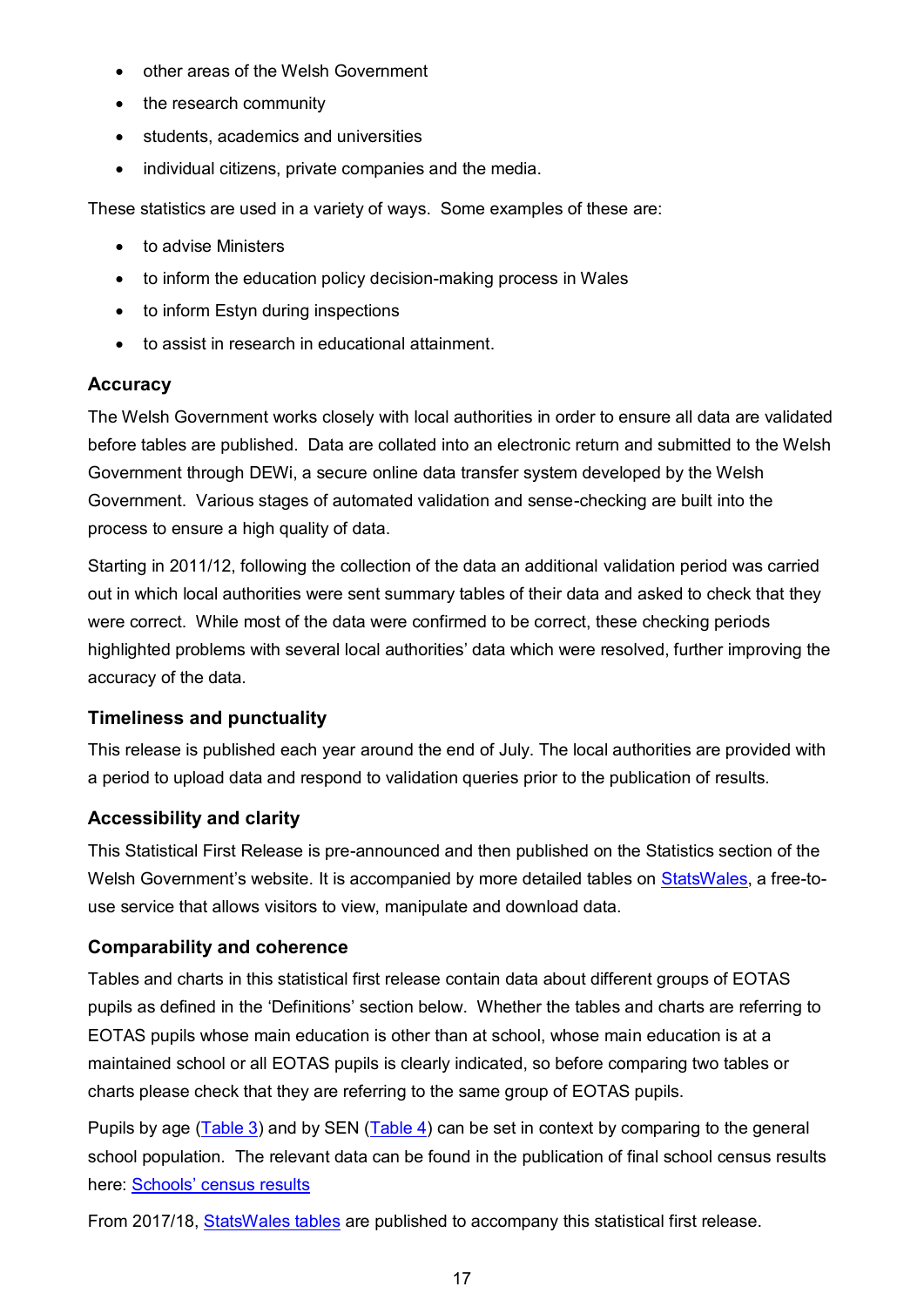England publishes the number of pupils on roll at Pupil Referral Units and Alternative Provision in the statistical release entitled 'Schools, pupils and their characteristics: January 2019'. The latest available statistics can be found here: [School, pupils and their characteristics: January 2019](https://www.gov.uk/government/statistics/schools-pupils-and-their-characteristics-january-2019)

Related statistics for Northern Ireland can be found here: [Education Outside of School](https://www.education-ni.gov.uk/articles/education-outside-school)

## **Definitions**

## **Definitions of pupils educated other than at school**

In the context of this statistical release:

- a pupil being educated other than at school (EOTAS) was recorded as receiving or awaiting education provision funded by the local authority otherwise than in a maintained school setting during the census week of the EOTAS Pupil Census. A pupil may also be included in this category if:
	- they attend an independent or non-maintained special school for which the local authority is responsible for paying all or part of the tuition fees;
	- they are placed in a maintained school as part of their education funded by the local authority.
- the phrase EOTAS pupil is used to refer to a pupil educated other than at school as defined above.
- an EOTAS pupil whose main education is other than at school is a pupil being educated other than at school who is either not on roll at a maintained school or is recorded as having a 'subsidiary' enrolment status at a maintained school in the January Pupil-Level Annual School Census.
- an EOTAS pupil whose main education is in a maintained school is a pupil being educated other than at school with a 'main' or 'current' enrolment status in the January Pupil-Level Annual School Census.
- pupils being electively home educated are children whose parents have decided to educate at home rather than at school and are not classed as EOTAS pupils in this publication. Although by definition they are educated other than at school, education for these pupils is not funded by the local authority and there is no legal basis under which the local authority can collect personal data about them. Data on electively home educated pupils are restricted to headcounts by local authority and are provided voluntarily by the local authority. Figures related to pupils electively home educated have been reported in separate tables to those relating to EOTAS pupils.

## **Free school meal (FSM) eligibility**

Children whose parents receive the following support payments are eligible to receive free school meals in maintained schools in Wales:

• Income Support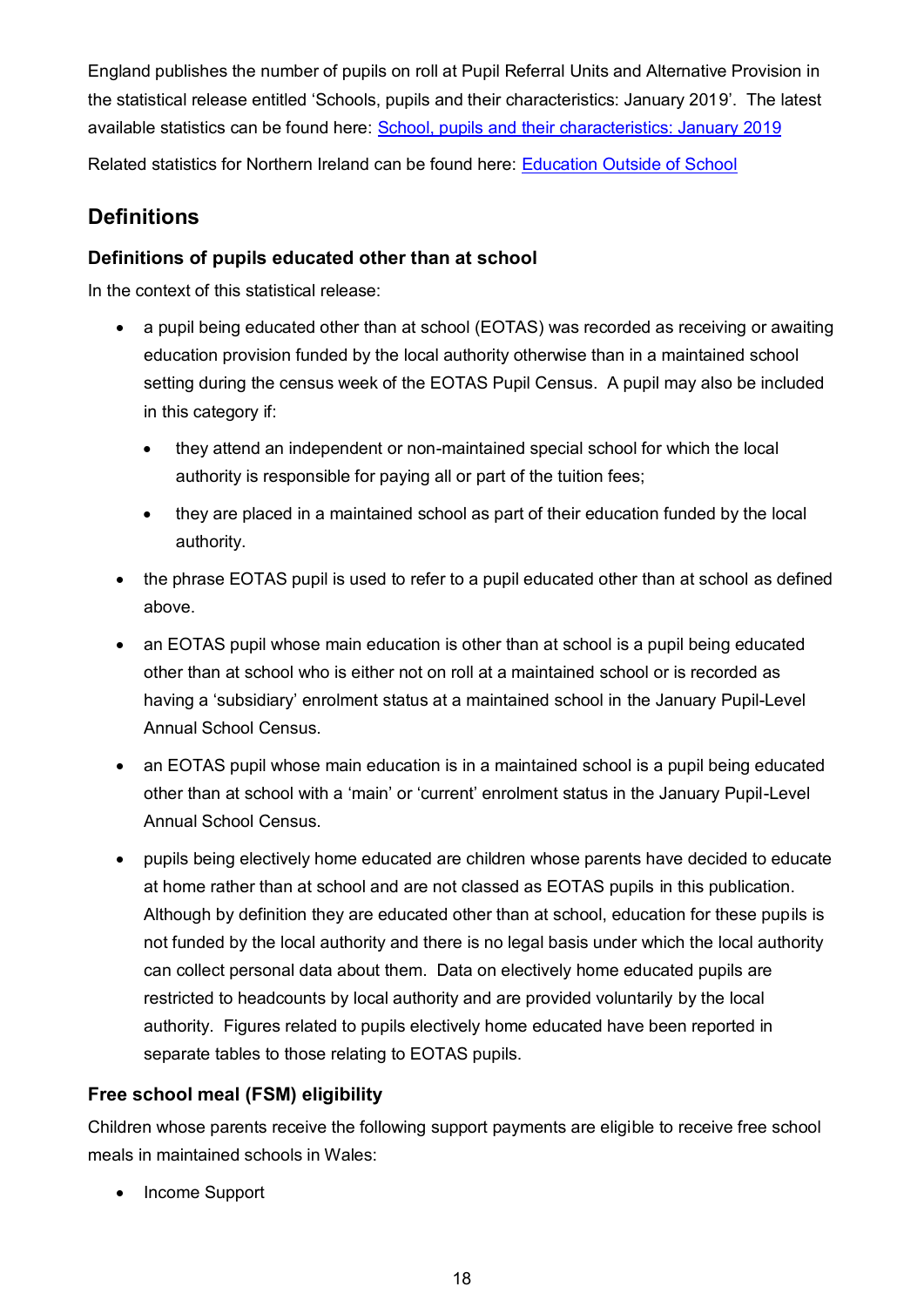- Income Based Jobseekers Allowance Support under Part VI of the Immigration and Asylum Act 1999
- Income-related Employment and Support Allowance
- Child Tax Credit, provided they are not entitled to Working Tax Credit and their annual income does not exceed £16,190
- Guarantee element of State Pension Credit
- Working Tax Credit 'run-on'- the payment someone may receive for a further four weeks after they stop qualifying for Working Tax Credit
- Universal Credit.

Children who receive income related employment and support allowance, Universal Credit, Income Support or Income Based Job Seekers Allowance in their own right are also eligible to receive Free School Meals.

Pupils should only be recorded as eligible if they have applied for free school meals to the local authority and (1) the relevant authority has confirmed their eligibility, or (2) final confirmation of eligibility is still awaited but the school has seen documents that strongly indicate eligibility.

## **Special educational needs (SEN)**

Pupils known to have special educational needs can be in one of the following categories:

- **School Action:** When a class or subject teacher identifies that a pupil has special educational needs they provide interventions that are additional to, or different from, those provided as part of the school's usual curriculum.
- **School Action Plus:** When the class or subject teacher and the SEN Co-ordinator are provided with advice or support from outside specialists, so that alternative interventions additional to, or different from, those provided for the pupil through 'School Action' can be put in place.
- **Statement:** Pupils for whom the local authority maintains a statement of special educational needs under Part IV of the Education Act 1996. A statement may be issued by the local authority after assessment of a child's needs.

## **Rounding and symbols**

In tables where figures have been rounded to the nearest final digit, there may be an apparent discrepancy between the sum of the constituent items and the total shown.

The following symbols have been used throughout this publication:

- . data item is not applicable.
- .. data item is not available.
- data item is disclosive.